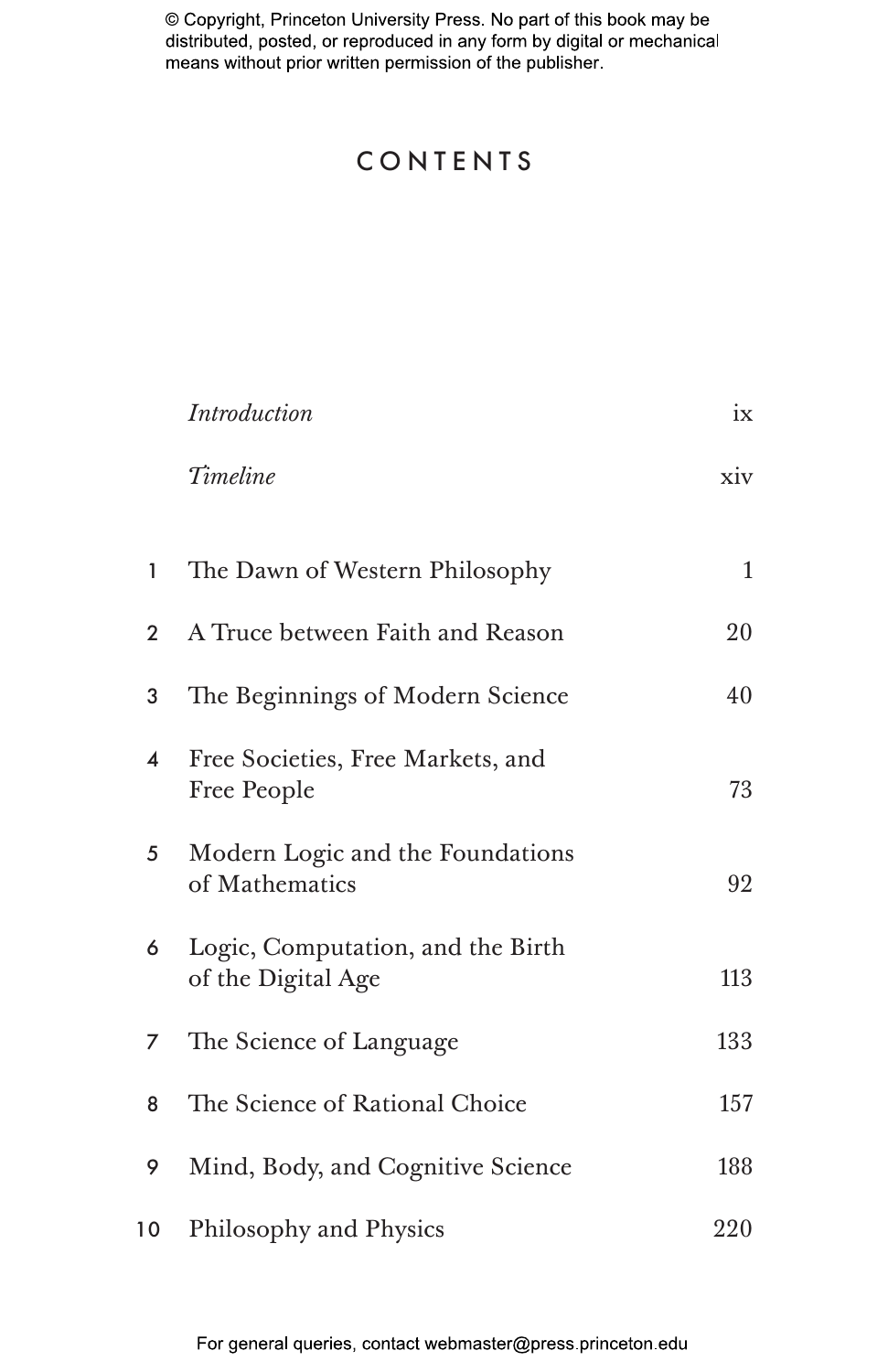viii CONTENTS

| 11                | Liberty, Justice, and the Good Society                          | 250 |
|-------------------|-----------------------------------------------------------------|-----|
| $12 \overline{ }$ | Laws, Constitutions, and the State                              | 303 |
| 13                | The Objectivity of Morality                                     | 341 |
| 14                | Virtue, Happiness, and Meaning in the<br>Face of Death          | 373 |
|                   | <i>Appendix:</i> The Noble Deaths of Socrates<br>and David Hume | 386 |
|                   | <b>Bios of Leading Figures</b>                                  | 397 |
|                   | Acknowledgments                                                 | 405 |
|                   | <b>Notes</b>                                                    | 407 |
|                   | References                                                      | 425 |
|                   | <b>Index</b>                                                    | 435 |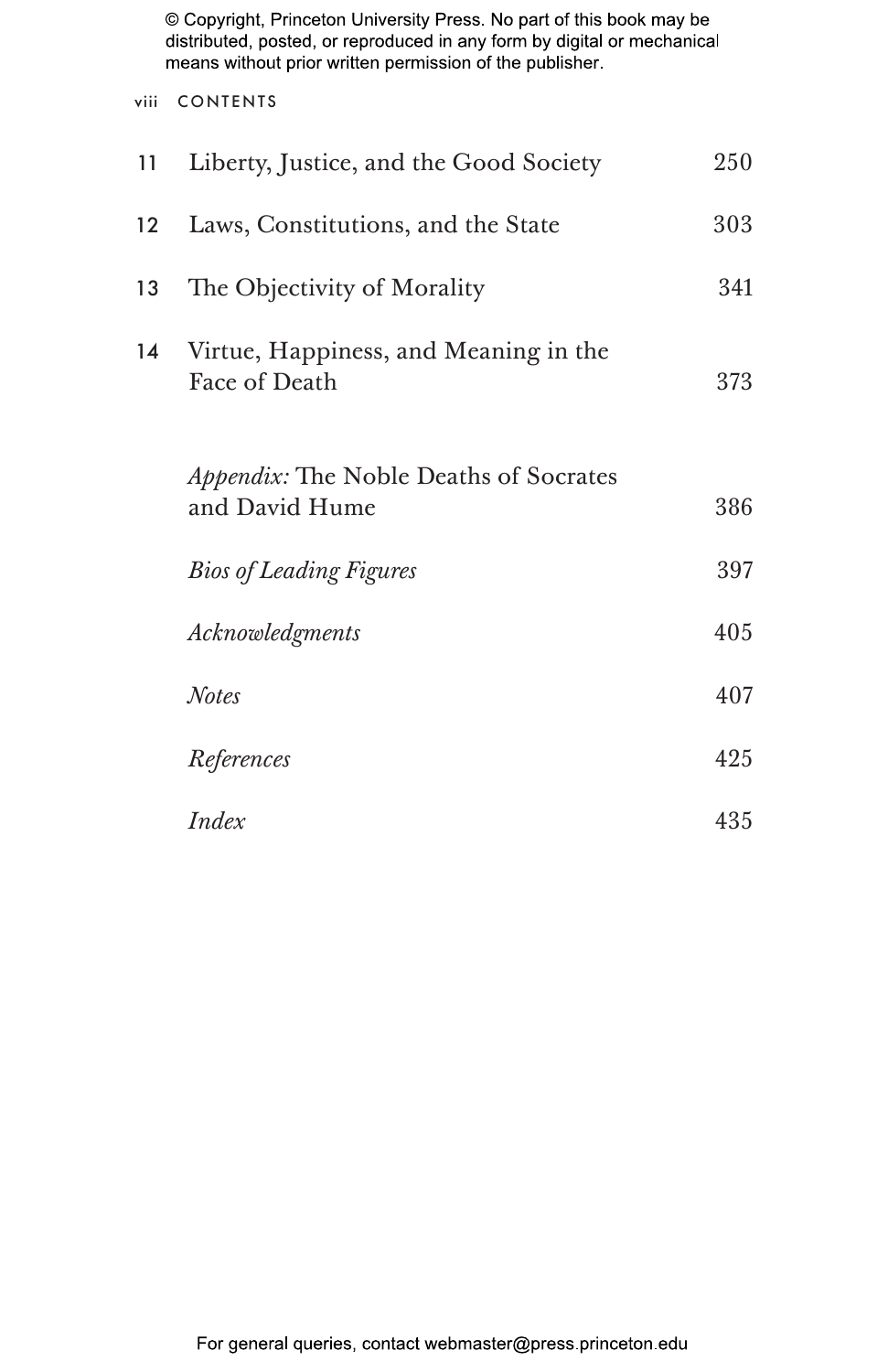# CHAPTER 1

# THE DAWN OF WESTERN PHILOSOPHY

*The world-transforming goals of Socrates, Plato, and Aristotle; rational inquiry as the means to theoretical knowledge of the world and practical wisdom in the art of living; the intertwining of Greek science, mathematics, and philosophy; Plato's Academy; the later schools of Stoicism and Epicureanism.*

There is no better expression of the spirit animating the birth of western philosophy than the first sentence of Book I of Aristotle's *Metaphysics*, "All men by nature desire to know."<sup>1</sup> What we desire to know includes not only particular facts, but also general truths that explain such facts in terms of features of the world that transcend the varying deliverances of our senses. It was a founding principle of western philosophy that such knowledge requires precisely delineated concepts—e.g., *number, element, point, line, angle, shape, circle, sphere, circumference, area, dimension, space, volume, matter, density, body, velocity, motion, direction, proportion, causation, change, permanence, quantity,* and *quality—*deployed according to the laws of logic, and used to formulate principles of mathematics, and universal laws of nature. In addition to knowledge of the world, what we seek also includes knowledge of ourselves, our common human nature, the good lives we aspire to live, and the good societies to which we hope to contribute. It was a further founding principle of western philosophy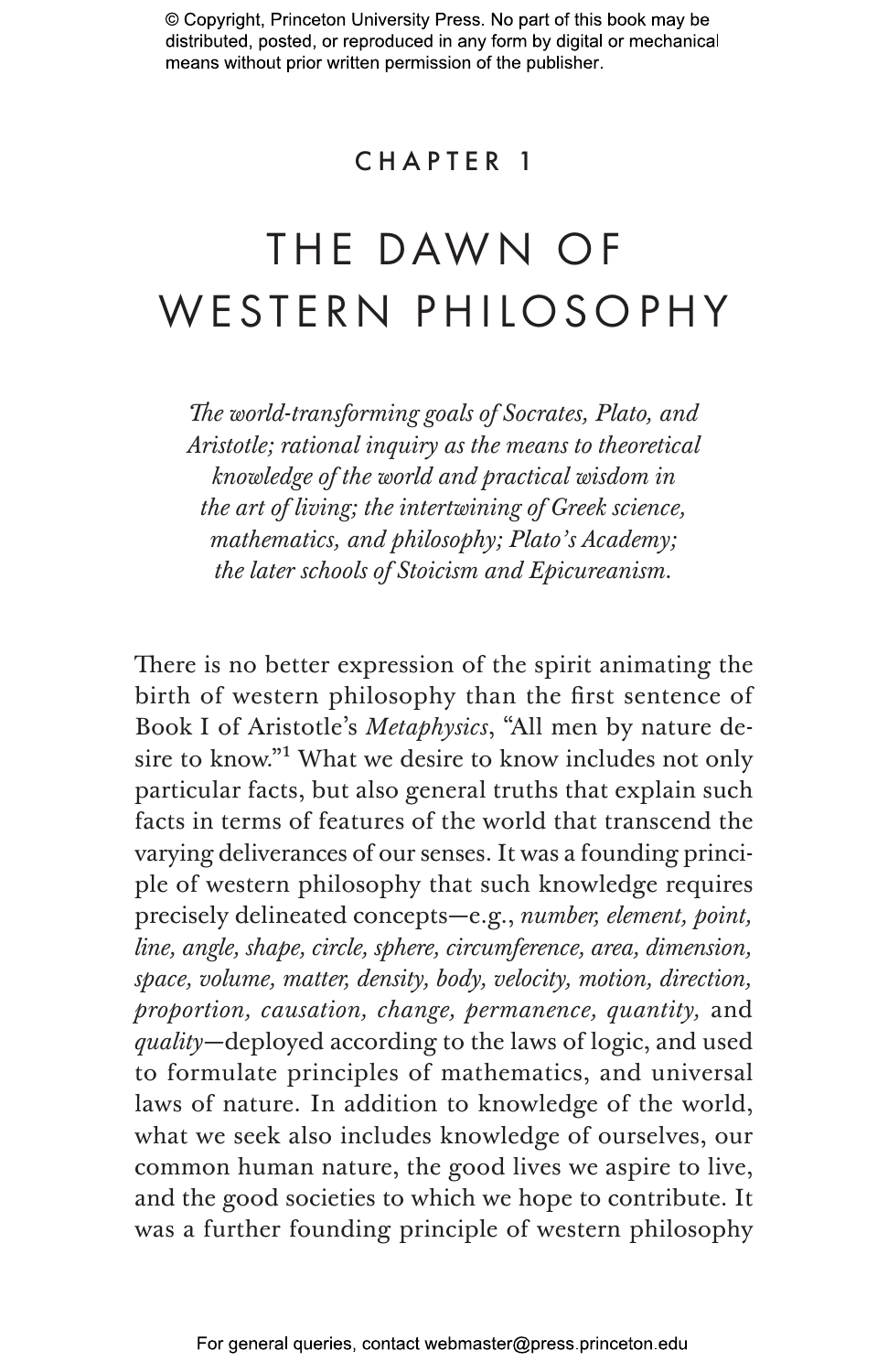2 Chapter 1

that knowledge of these normative matters can be objective, and so requires precise concepts of *goodness, happiness, virtue,* and *justice,* deployed with all appropriate rigor. It is to Socrates, Plato, and Aristotle, more than any others, that we owe these world-transforming ideas.

Of these, the central figure is Plato—in part because Aristotle was his student, and in part because what we know of Socrates is derived largely from the Socratesfigure of Plato's dialogues. Born in Athens in or about 427 BCE, Plato was raised in a culture in which one's knowledge of the world, one's place in it, and the models for one's conduct were derived largely from imaginative identification with the gods and heroes of orally performed epic poetry.2 At the time of his birth, the poetry of Homer and Hesiod was still the primary vehicle of instruction in Athens. Such poetry was not only, or even primarily, a form of entertainment; it was, as Walter Burkert says, the glue that held Greek society and culture together.

The authority to whom the Greeks appealed was the poetry of Hesiod and, above all, of Homer. The spiritual unity of the Greeks was founded and upheld by poetry—a poetry which could still draw on living oral tradition to produce a felicitous union of freedom and form, spontaneity and discipline. To be a Greek was to be educated, and the foundation of all education was Homer.<sup>3</sup>

Eric Havelock, whose pioneering work documented the transformation of ancient Greek culture from oral and narrative to written and rationally critical, saw epic poetry as a living encyclopedia for transmitting Greek history and culture to the young. The individual, he observed,

is required as a civilised being to become acquainted with the history, the social organization, the technical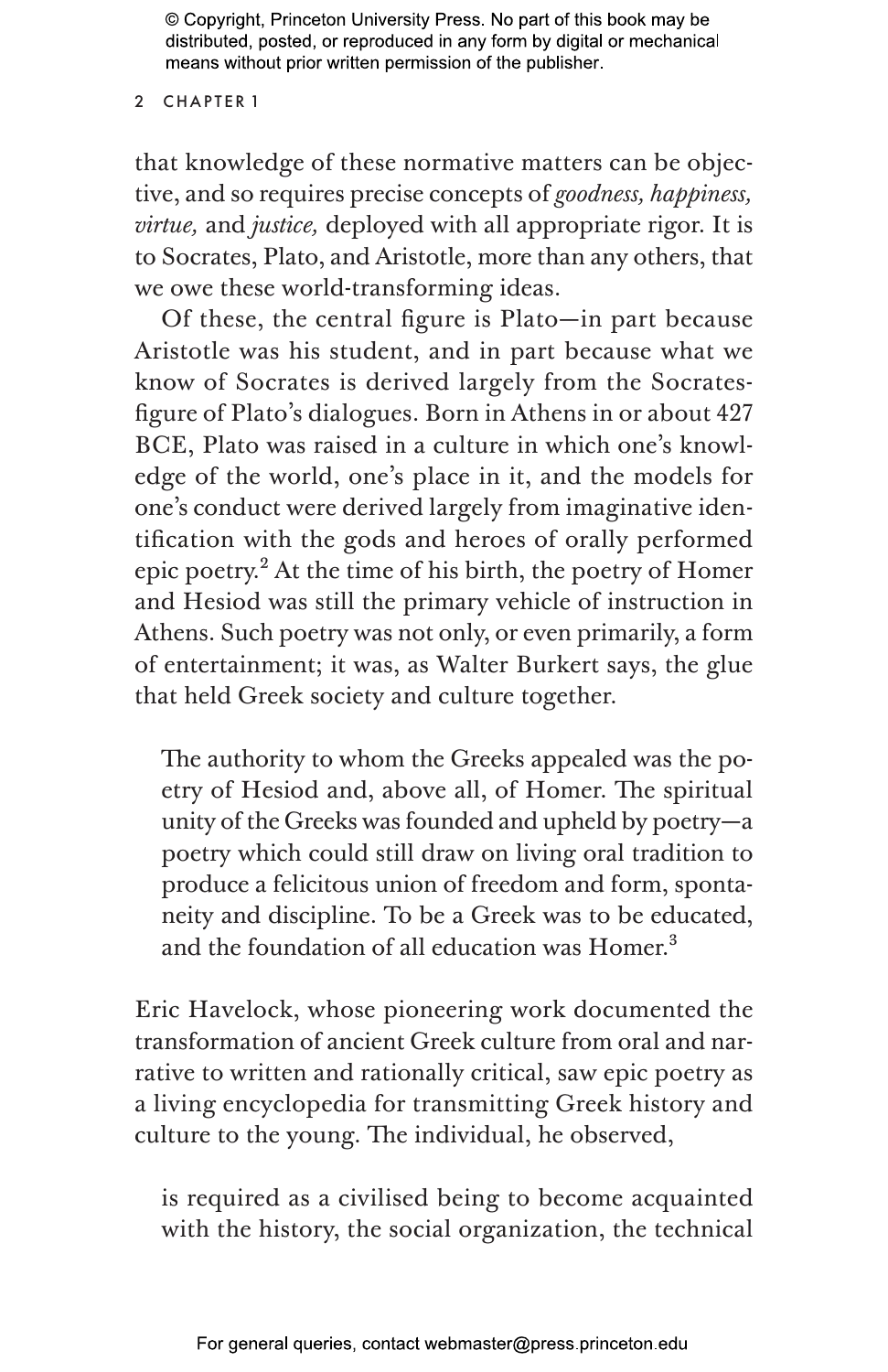## Dawn of Western Philosophy 3

competence and the moral imperatives of his group. . . . This over-all body of experience . . . is incorporated in a rhythmic narrative . . . which he memorizes . . . something he accepts uncritically, or else it fails to survive in his living memory. Its acceptance and retention are made psychologically possible by a mechanism of . . . selfidentification with the situations and the stories related in the performance. . . . "His is not to reason why."4

This was the mindset Plato set out to change. Deriving inspiration from Socrates, he sought to transform his culture into a rationally critical one in which all knowledge normative and nonnormative alike—was objectively stateable, logically testable, and intellectually defensible. In short, he attempted to change the culture from one based on the oral story (narrative) to one based on the written statement (objective description).<sup>5</sup>

The monumental change Plato sought, and largely achieved, did not begin with him; it was already underway in pre-Socratic philosophy, science, and mathematics.<sup>6</sup> The pre-Socratic philosophers—Thales (624–547 BCE), Heraclitus (535–475), Parmenides (born circa 510), Democritus (died circa 465), and others—mediated the transformation from the narrative culture of the Homeric age to the rationally critical culture brought to fruition by Socrates, Plato, and Aristotle. To take one telling example, prior to the transition, the Greeks had no word for matter and no abstract notion of motion applying equally to animate and otherwise inert bodies. After the transition, they had measurable conceptions of matter, motion, velocity, shape, direction, and other abstract concepts that were used to formulate and test explanatory hypotheses purporting to be universal laws.<sup>7</sup>

The pre-Socratic philosophers, who set the stage for the transition from an oral, narrative culture to a written,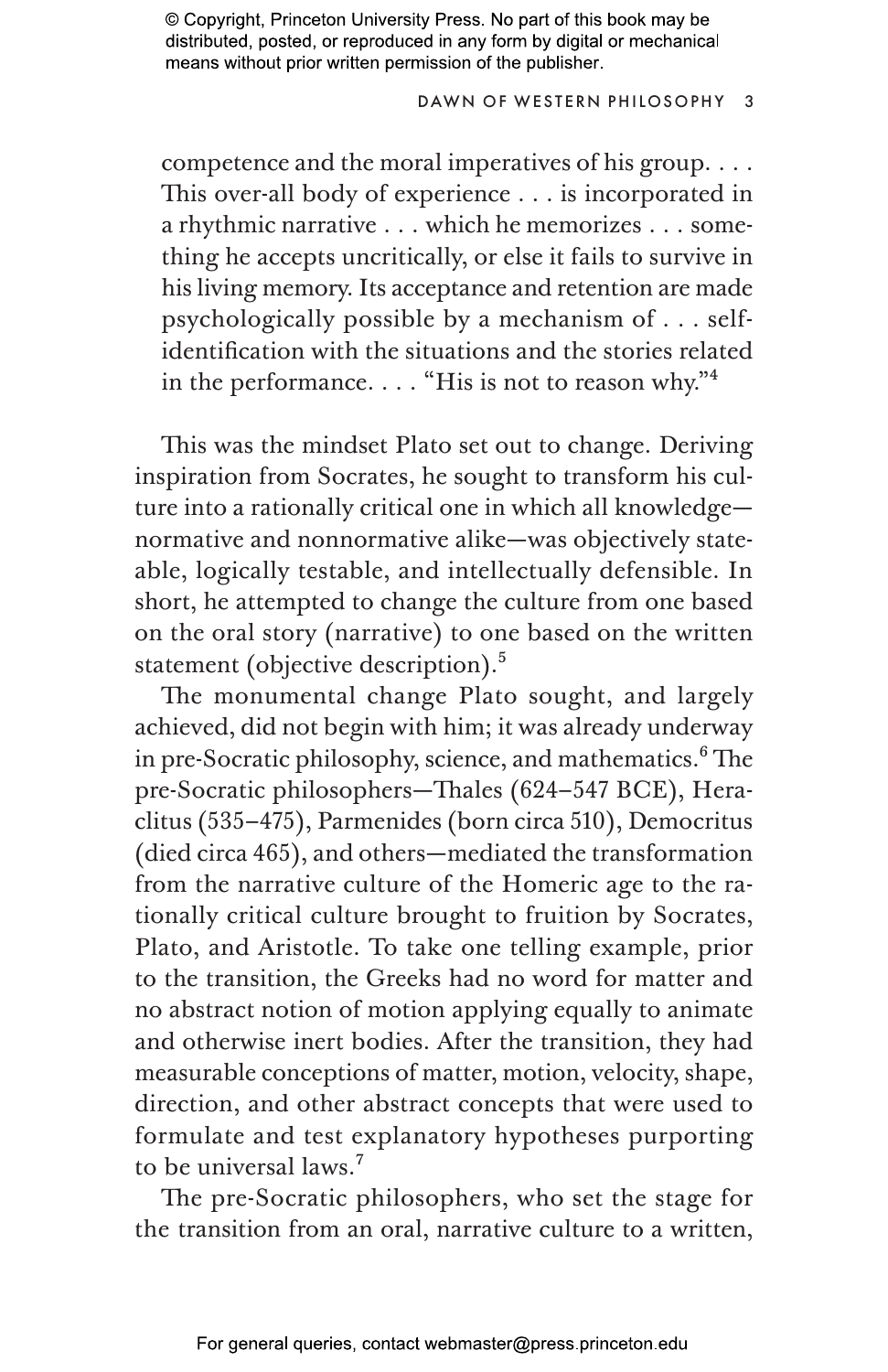4 Chapter 1

rationally critical one, had a foot in both. Unlike the narrators of epic poetry, they were more teachers than entertainers. Still, they often performed their written compositions, and so expected more to be heard than read, which affected their texts, which weren't treatises in the style of Aristotle. Greek mathematicians, who were often philosophers and sometimes astronomers (investigating the trajectories of celestial bodies), were also crucial to the cultural transformation culminating in Plato and Aristotle. Their important pre-Socratic achievements included:

The observations (probably not proofs) of Thales (who famously held that water is the element out of which everything is constituted)

- a) that a circle is bisected by its diameter,
- b)that the angles at the base of a triangle with two equal sides are equal, and
- c) that triangles with an equal side and two equal angles are themselves equal.<sup>8</sup>

The proofs by followers of Pythagoras

- a) that the sum of the angles of a triangle are equal to two right angles (prior to 450 BCE),
- b) that the square of the hypotenuse of a right triangle is equal to the sum of the squares of the other sides (prior to 450),
- c) that the square root of 2 is irrational, i.e., a number that can't be expressed as a fraction (prior to 450), and
- d) that the square roots of 3, 5, 7, 11, 13, and 17 are (like that of 2) also irrational (Theodorus, pupil of Protagoras and teacher of Plato, circa  $400$ ).<sup>9</sup>

The discoveries by Democritus (who developed the classical metaphysical theory of atomism)

a) that the volume of a cone is ⅓ that of a cylinder with the same base and height, and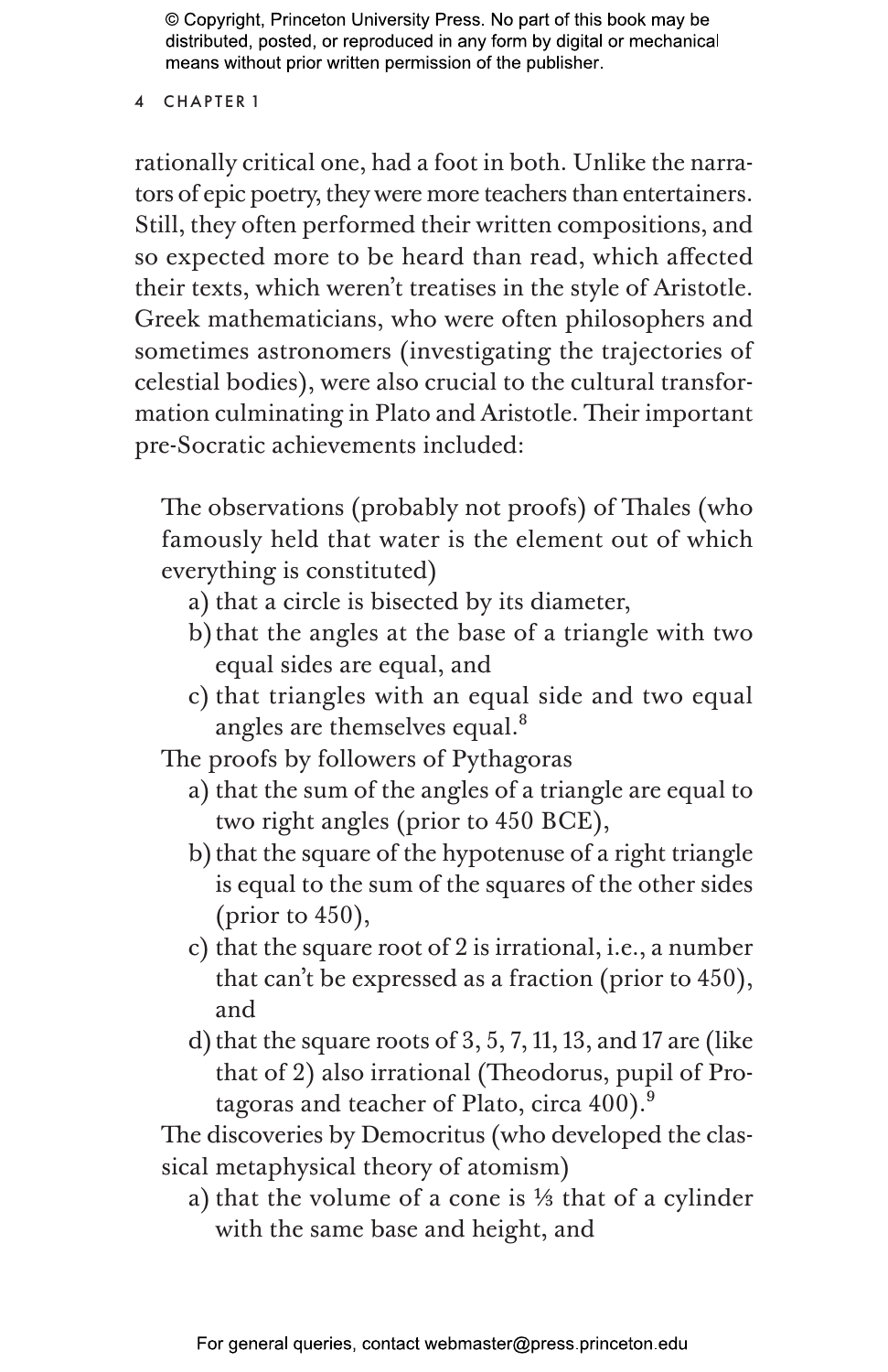DAWN OF WESTERN PHILOSOPHY 5

b)that the volume of a pyramid is ⅓ that of a prism with the same base and height.<sup>10</sup>

The proof by Hippocrates (circa 440) that the ratio of the areas of two circles equals the ratios of the squares of their diameters.<sup>11</sup>

The astronomical observations and hypotheses

- a) that the earth is a sphere, conjectured by both Anaxagoras and Pythagoras, and
- b) that the Morning Star is the Evening Star.<sup>12</sup>

Summing up the scope of these and other advances, the distinguished historian of Greek mathematics Sir Thomas Heath estimates that

there is . . . probably little in the whole compass of the *Elements* of Euclid, except the new theory of proportions due to Eudoxus . . . , which was not in substance included in the recognized content of geometry and arithmetic by Plato's time.<sup>13</sup>

Eudoxus (born 395–390, died 342–337) knew of Plato's Academy, which opened in 387, as a young man, and, after first establishing his own distinguished school of mathematics elsewhere, he moved it to the Academy, where he is credited with solving the proportion problem mentioned by Heath, (probably) prior to Plato's death in 347. Thus Plato and the Academy had essentially all the results that would later be systematized in 300 BCE by Euclid's *Elements*, the most influential work in ancient mathematics.

In Plato's Academy philosophy and mathematics were seen not as independent disciplines, but as intimately related inquiries contributing to one another. The first European university, the Academy educated students in a curriculum that proceeded through arithmetic (number theory), geometry, stereometry (the measurement of solid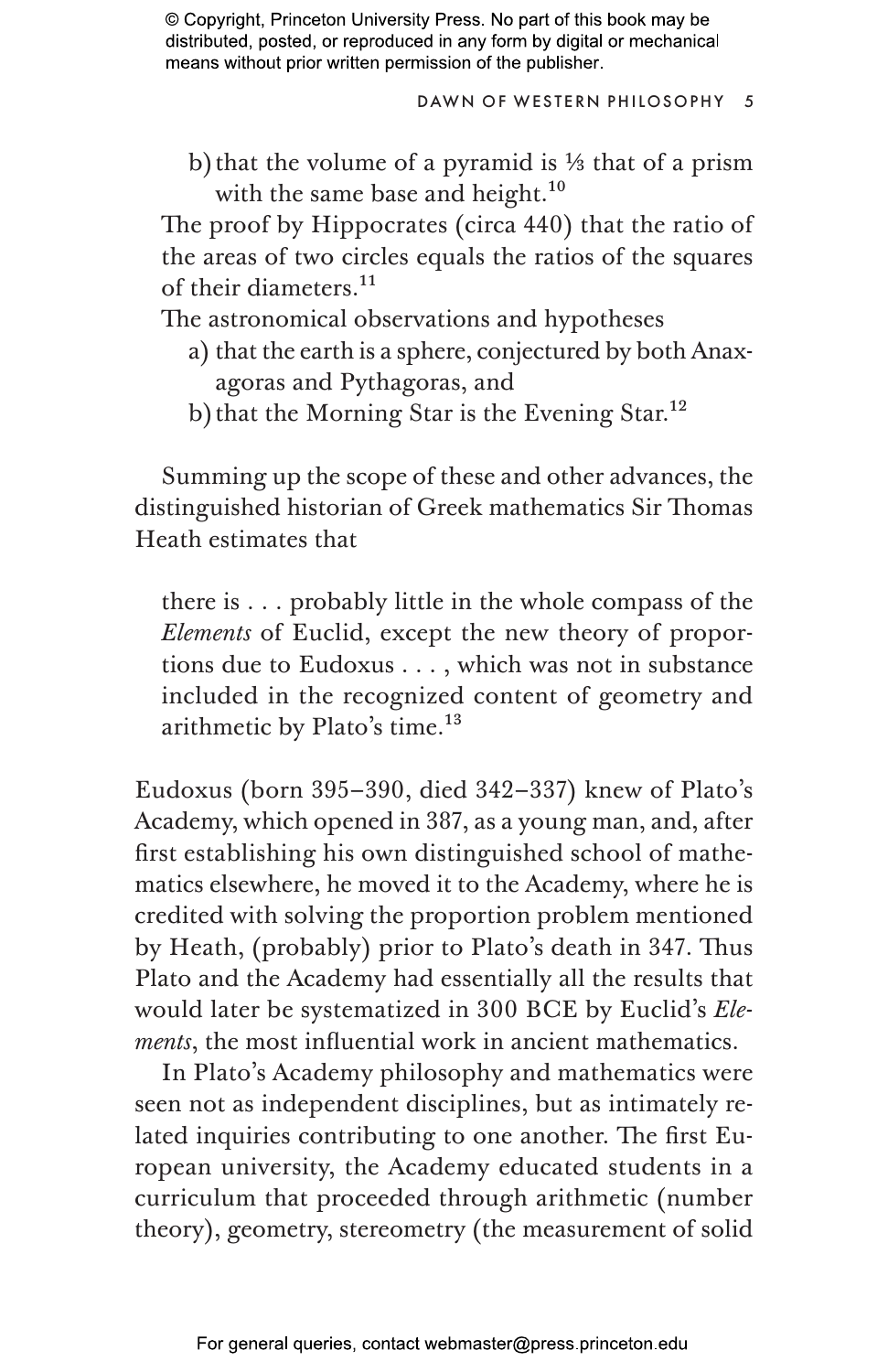6 Chapter 1

bodies), and astronomy (the discovery of the mathematical properties of the heavens), before culminating in philosophy, or "dialectic" (reasoned philosophical argument). Thus, the words inscribed above its doors are reputed to have been "Let no one destitute of geometry enter my doors."14 According to Heath, Plato was right to find the genius of the spectacular achievements of ancient Greek mathematics in their connection to philosophy. Speaking of those achievements, Heath asks, "How did this all come about? What special aptitude had the Greeks for mathematics?" He answers,

The answer to this question is that their genius for mathematics was simply one aspect of their genius for philosophy. Their mathematics indeed constituted a large part of their philosophy down to Plato. Both had the same origin.<sup>15</sup>

Rigor and precision were the origins of Greek mathematics and Platonic philosophy. Nothing is more characteristic of that philosophy than the search for definition. When Socrates asks *What is goodness, beauty, truth, knowledge, virtue, piety, or happiness?*, he is asking for definitions of the Greek words we would roughly translate as 'good', 'beauty', 'truth', 'knowledge', 'piety', and 'happiness'. Let us use the term *concepts,* as it is often used in philosophy, for the *meanings* that abstract nouns and noun phrases like these share with their translations in other languages—the realities they are used to talk about.

Confessing not to know the proper definitions of these words/concepts, Socrates asks his interlocutors for help, and they typically offer examples—of good things, pious practices, and virtuous individuals. But Socrates doesn't want examples; he wants to know what goodness, piety, and virtue really are. To know this is to know the real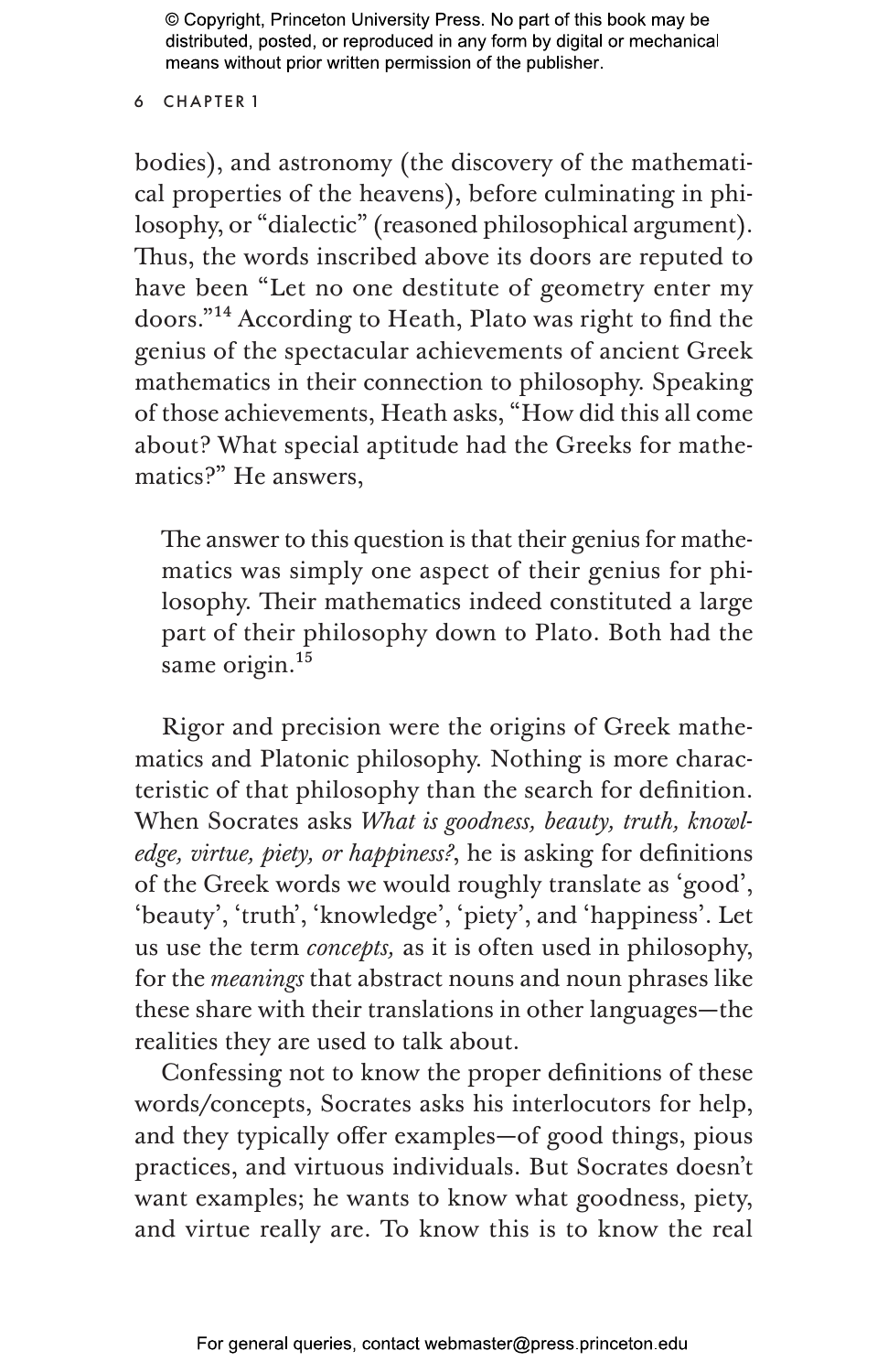#### Dawn of Western Philosophy 7

properties we attribute to something when we call it good, pious, or virtuous. Consider another case. Suppose we ask *What is a circle?* and someone answers by showing us a single circular figure, saying *That's a circle*. We would respond: *We don't want an example of a circle; we want to know what it is for any conceivable thing to be a circle: what conditions it must satisfy to be a circle.* The answer we seek is a definition: *A circle is the set of all points in a plane equidistant from a single central point.*

The definitions Socrates sought were similar—definitions that give necessary and sufficient conditions for any person or thing to be good, pious, or happy, for any statement to be true or known to be true by someone, or for anything to be beautiful. The goal of the joint Socratic and Platonic enterprise was to extend the objectivity and precision of Greek mathematics to the study of all reality. Just as stunning mathematical discoveries required concepts that were precisely defined (like *circularity*) or rigorously governed by axioms (like *point*), so the advances in knowledge of the world, and of ourselves, that Socrates and Plato hoped to achieve required precise, well-regulated concepts.

For Plato, this quest for knowledge rested on *Platonic forms*, which, he believed, were the precisely delineated concepts needed for knowledge in any domain. They include:

- (i) the forms *goodness*, *justice*, *knowledge*, *virtue*, and *happiness* needed for general laws explaining human behavior, human nature, and human institutions;
- (ii) forms for *identity* and *distinctness*, forms for different kinds and properties of natural numbers, forms for two-dimensional geometrical shapes (*circularity*, *triangularity*, etc.) and their properties (*area*, *circumference*, etc.), and forms for three-dimensional geometrical figures (*sphere*, *cone*, etc.) and their properties (*volume*,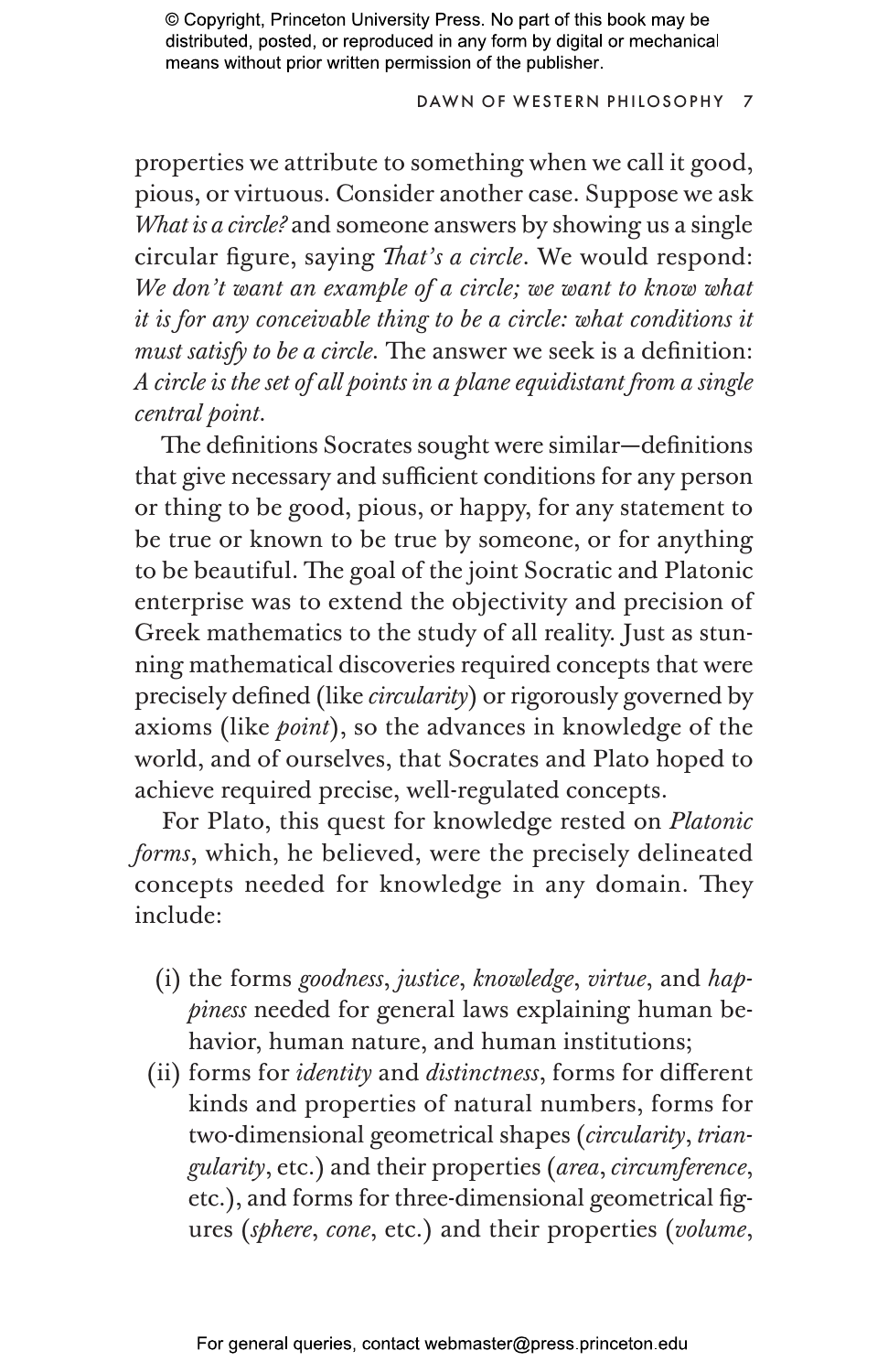8 Chapter 1

*surface area*, etc.), needed to state timeless mathematical truths;

(iii) forms for *body*, *space*, *velocity*, *motion*, *rest, proportion*, *weight, dimension*, etc. needed to describe aspects of the natural environment.

Plato's goal was to use these concepts to construct general, exceptionless laws about ourselves and the cosmos, the truth of which would be knowable, yet independent of the knower.

It is telling that the Greek word Plato used for these concepts is translatable as "shape," as well as "form," indicating the role in his thinking of geometry, which was well understood in the Academy. Just as there is such a thing as the precisely defined form/concept *circularity,* which is neither itself circular nor located at any distance from anything else, so there is such a thing as the precisely delimited form/concept *beauty,* which is neither itself beautiful nor perceptible through the senses. The same is true of the other forms. Although they are real—there are, after all, such things as circularity, truth, and beauty -–to ask where they are in space and how long they have been there seems misplaced. Since Plato took them to be constituents of the objective truths about reality which, with proper study, we may come to know, they had to be independent of our minds. For him, this meant that they were real things existing outside of space and time, yet capable of being recognized by the intellect.

These abstract concepts needed to state general explanatory truths were half of the Platonic equation. Objective knowledge requires not only propositions to be known but also a mind capable of knowing them. What is this mind, or psyche, that it may know itself and the world? Havelock addresses the question, as it confronted Socrates and Plato.16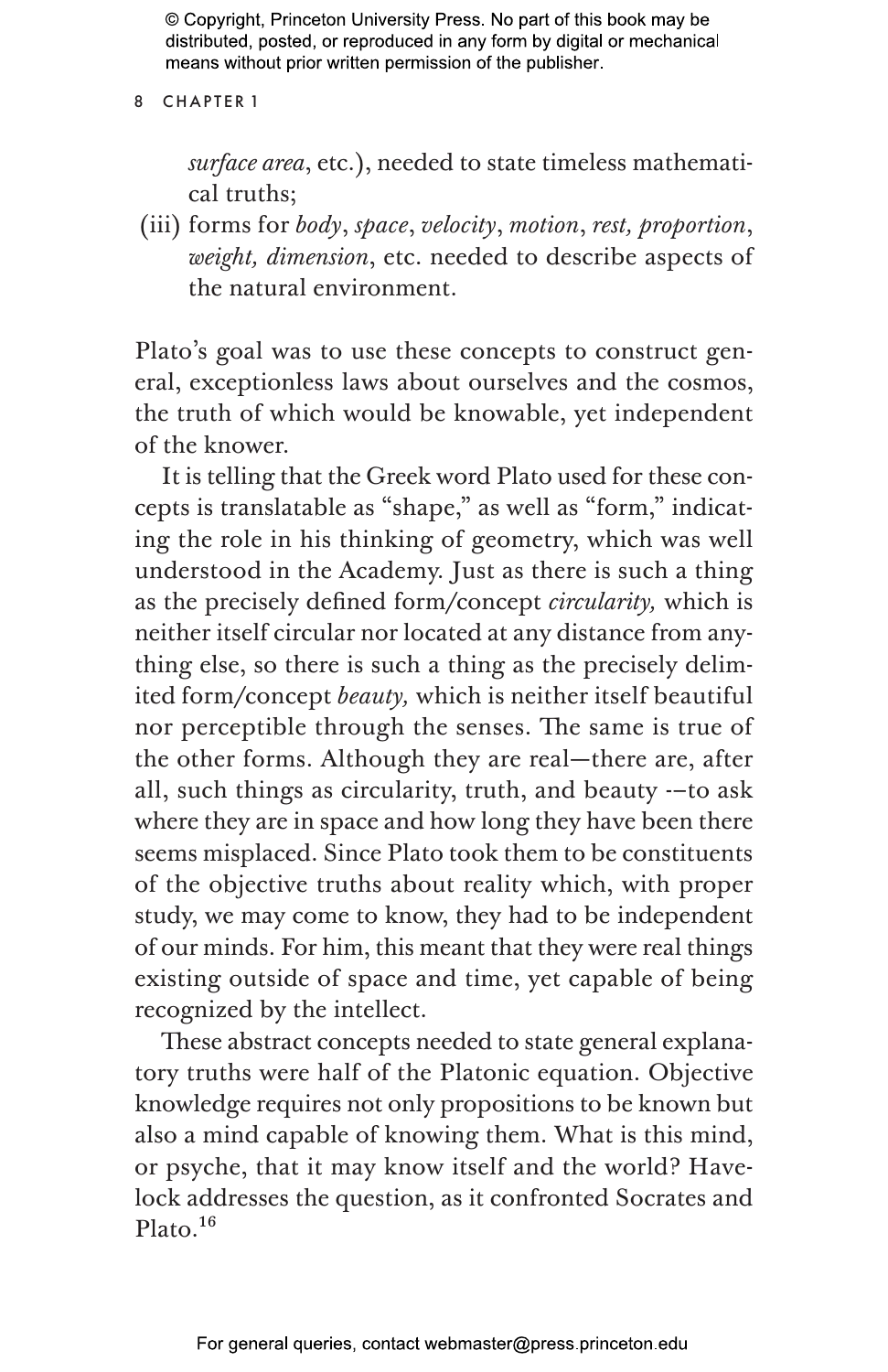### DAWN OF WESTERN PHILOSOPHY 9

[T]owards the end of the fifth century before Christ [about the time of Plato's birth], it became possible for a few Greeks to talk about their 'souls' as though they had selves or personalities which were autonomous and not fragments . . . of a cosmic life force. . . . Scholarship has tended to connect this discovery with the life and teaching of Socrates and to identify it with a radical change which he introduced into the meaning of the Greek word *psyche.* . . . Instead of signifying a man's ghost or wraith . . . a thing devoid of sense and selfconsciousness, it came to mean "the ghost that thinks," that is capable both of moral decision and of scientific cognition, and is the seat of moral responsibility, something infinitely precious, an essence unique in the whole realm of nature.<sup>17</sup>

Plato outlines his conception of the soul in Book IV of the *Republic*, where he distinguishes three of its aspects or parts—the appetites or desires, willpower or emotive force, and reason. Proper education trains the will to be the ally of reason. Reason then controls desire, the soul is unified, and the agent achieves self-mastery. Plato speaks of this condition of the soul, in which each of its parts plays its proper role, as one of *justice* between the parts, drawing an analogy with the ideal state in which the philosopher king (reason) makes decisions for the good of all that are enforced by guardians (the will) to ensure proper order among the selfinterested citizens (the desires). In Book VII he describes the education of philosophers in which they acquire abstract theoretical knowledge, which requires understanding the concepts that make such knowledge possible. To achieve such understanding, they must turn their attention to the forms, which are innately available to everyone.

The aim of Plato's Academy was to provide the education that leads to this self-realization. It did this by taking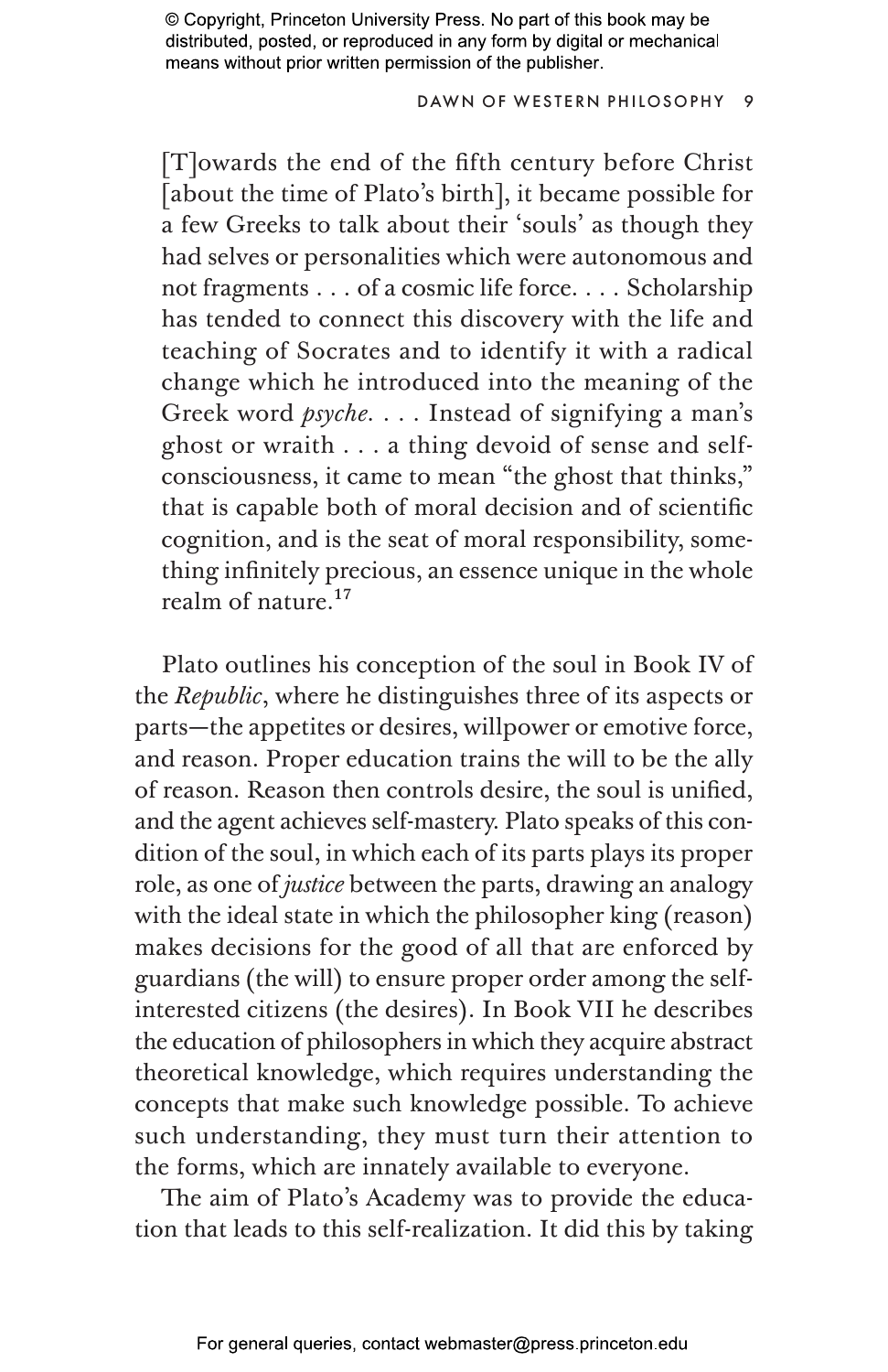```
10 Chapter 1
```
students through a rigorous curriculum in logic, mathematics, and philosophy, designed to enable them "to define the aims of human life in scientific terms and to carry them out in a society which has been reorganized upon scientific lines."18 In bringing this educational plan to fruition, Plato invented the idea of a liberal education and founded the first institution dedicated to providing it.

Plato's greatest student, Aristotle (384–322/1 BCE), moved to Athens from his home in Stagira (in Thrace) in 368/7, joining the Academy at age 17. He remained there for twenty years, first as Plato's student and then as his colleague, until Plato died in 347. At that point, Plato's nephew became the head of the Academy and Aristotle left to found a branch of the Academy in Assos. In 343/42, he relocated to Macedonia, where he took over the education of a thirteen-year-old later known as Alexander the Great. Leaving his post when Alexander ascended the throne in 336/35, Aristotle returned to Athens a year later, where he founded his own "Peripatetic" school, in competition with the Academy.<sup>19</sup> There he remained until two years before his death.

A prodigious worker, Aristotle produced an enormous volume of work that began in the Academy, continued in Assos, and reached its zenith at his Peripatetic School. His writings extended nearly every domain of human learning. They are organized around the following major topics: *Logic and Language* (including definitions of truth and falsity, their bearers, the nature of judgment, predication, generality, patterns of logically valid argument, and fallacies), *Epistemology* (including proof, knowledge, and deductive and inductive reasoning), *Metaphysics* (including substance, essence, accident, existence, and God), *Physics* (the natural world and the cosmos), *Biology* (including the history, generation, life, and death of animals), *Psychology* (including perception, memory, reasoning, sleeping, and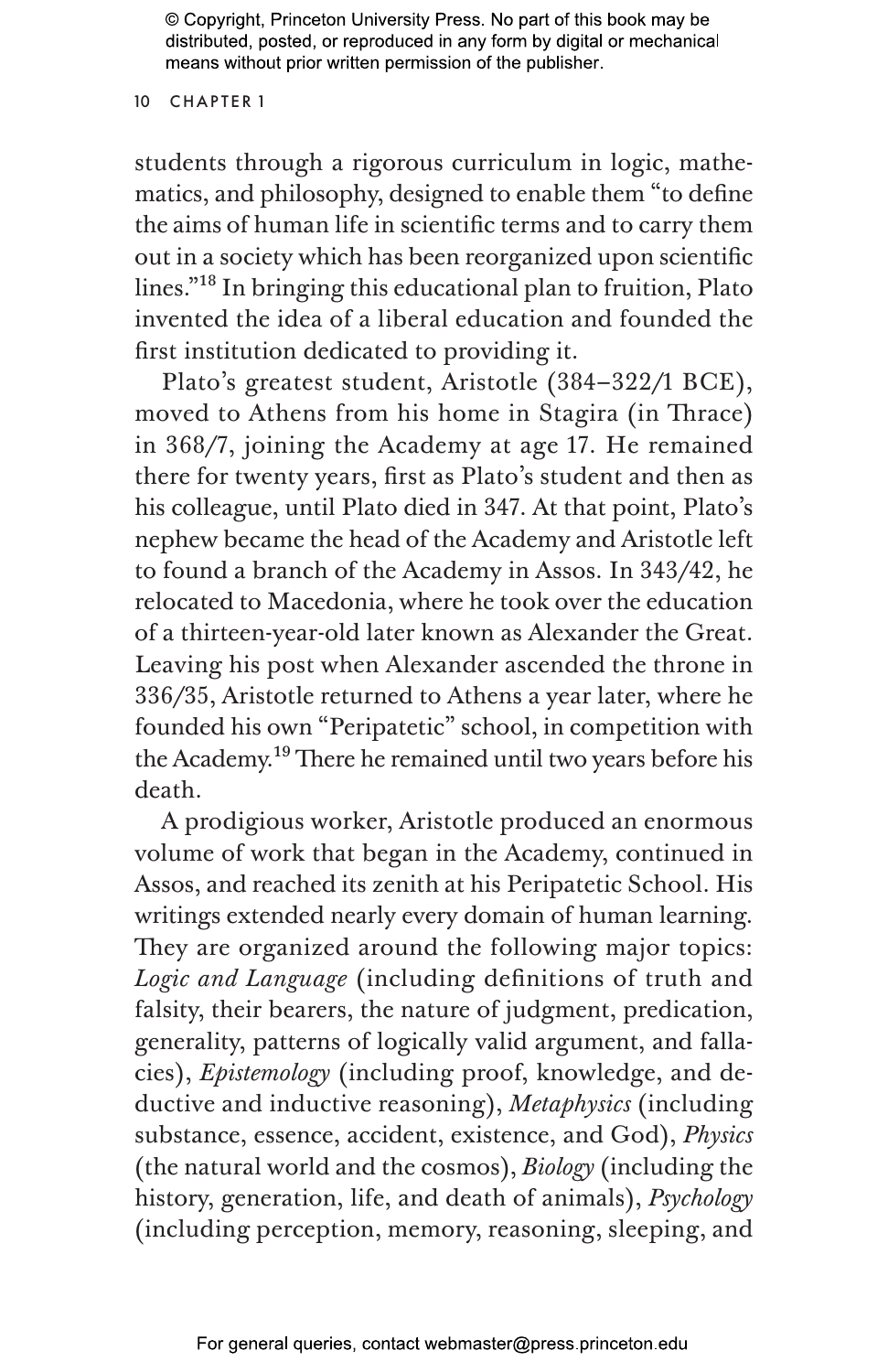## Dawn of Western Philosophy 11

dreaming), and *Ethics, Politics,* and *Aesthetics* (including rhetoric and poetics).

A close follower of Plato in his early days, Aristotle then believed in the immortality of the soul, its preexistence before birth when it was acquainted with Platonic forms, and the need in later life to recollect or rediscover the forms through philosophical argument.<sup>20</sup> In time, he gave up those views and modified the theory of the forms in a far-reaching way. He also produced the first systematic codification of principles of logically valid inference and developed theories of ethics and politics that were more realistic and widely applicable than Plato's. Finally, he began to make good on the implicit Platonic promise of advancing empirical knowledge of the physical world and our place in it. While it was Plato who, more than anyone else, provided the inspiration, conceptual foundations, and institutional framework to advance human knowledge, it was Aristotle who, more than anyone else, gave us the systematic beginnings of logic, physics, biology, and social science (including psychology and political science).

None of the steps that Aristotle took away from his teacher on fundamental philosophical matters was more important than his modification of Plato's theory of the forms. To paraphrase what I noted earlier, it is plausible to suppose that just as there is such a thing as the form/ concept *humanity,* which is neither itself human nor something of any height or weight, so there is such a thing as the form/concept *redness,* which is neither itself red nor any other color. Although it is plausible that *humanity* and *redness* are real, it seems strange to ask where they are in space and how long they have been there. However, Plato's conclusion—that the forms exist outside of space and time, and so are eternal and unchanging, despite being accessible to the mind—isn't the only way to think about them. Perhaps it sounds strange to ask when and where they are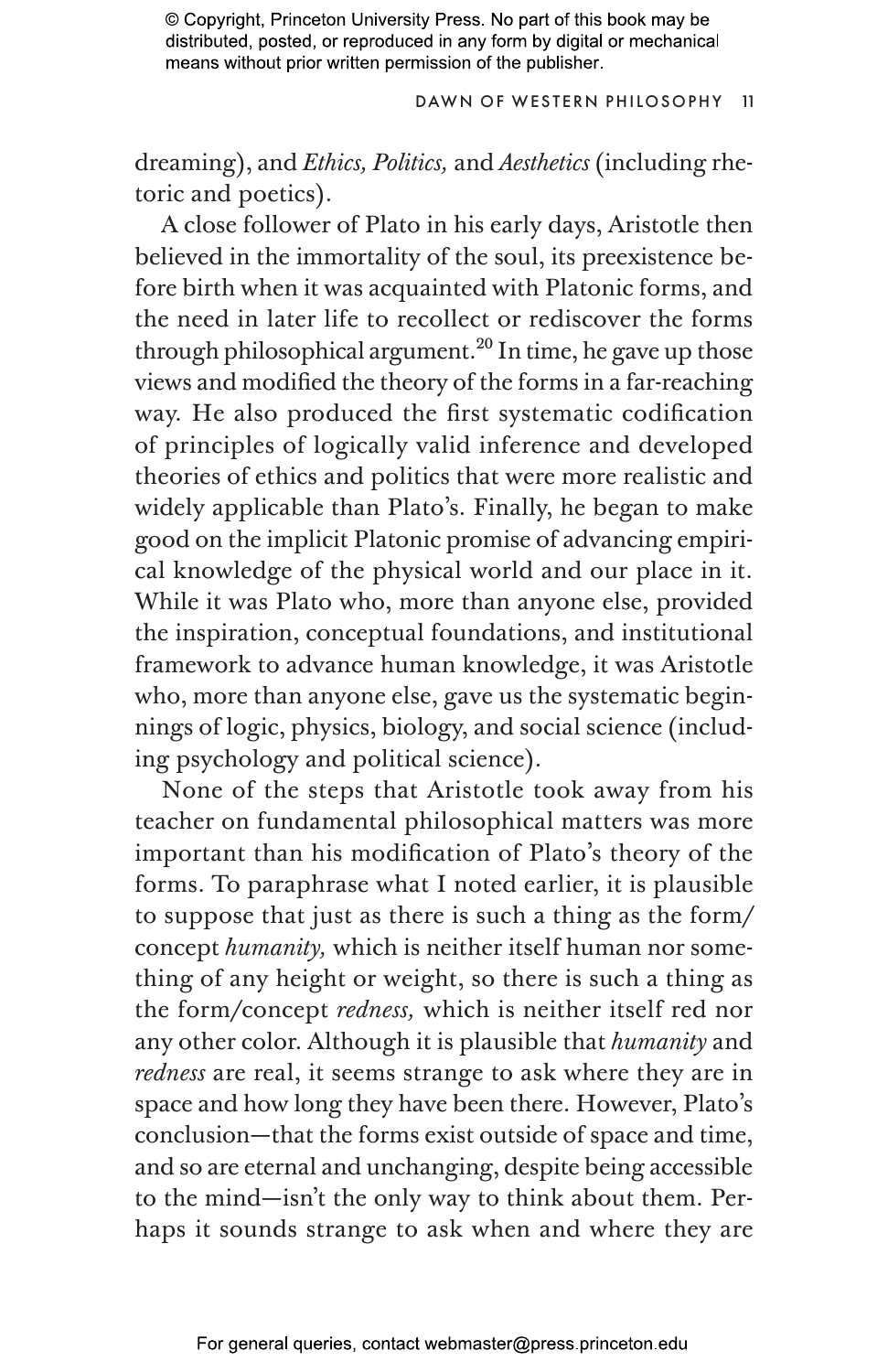12 Chapter 1

because they don't exist at any single place or time, but do exist at many places and times—namely, at all and only the places and times at which humans and red things do. If so, they are contingent existents of our world just as we are. That is how Aristotle thought of them.<sup>21</sup>

This modification of Platonic doctrine brought with it a new metaphysics of form, matter, substance, essence, and accident, which Aristotle used in studying physical change. Consider an individual man, Socrates, and a particular mountain, Mount Vesuvius. Both came into being at a certain time, endured through many changes, and at some point ceased, or will cease, existing. As a baby Socrates was small, and couldn't walk, talk, or survive on his own. In time, he grew larger and learned to do these things, while acquiring many new properties and losing others. One property he never lost was *being human*, which was essential to his nature. In contrast to this property, which is an essential property of everything that has it, the properties Socrates once lacked but later acquired, as well as those he once had but later lost, were inessential, or "accidental." A similar story could be told about Mount Vesuvius. It, too, has essential properties, including *being a mountain*, that it can't exist without having, as well as accidental properties that can be acquired or lost without affecting its continued existence.

Aristotle called things like Socrates and Mount Vesuvius, which endure through changes of the sort just illustrated, "substances." But, since these substances themselves come into existence and pass away, there must also be changes in, or of, substance. How could there be? Aristotle's model presupposes that in order for there to be change, something must change. What can it be, if no substance endures the change? His answer is that what changes is prime, or first, matter, which is the stuff out of which substances like Socrates and Mount Vesuvius are constituted. And what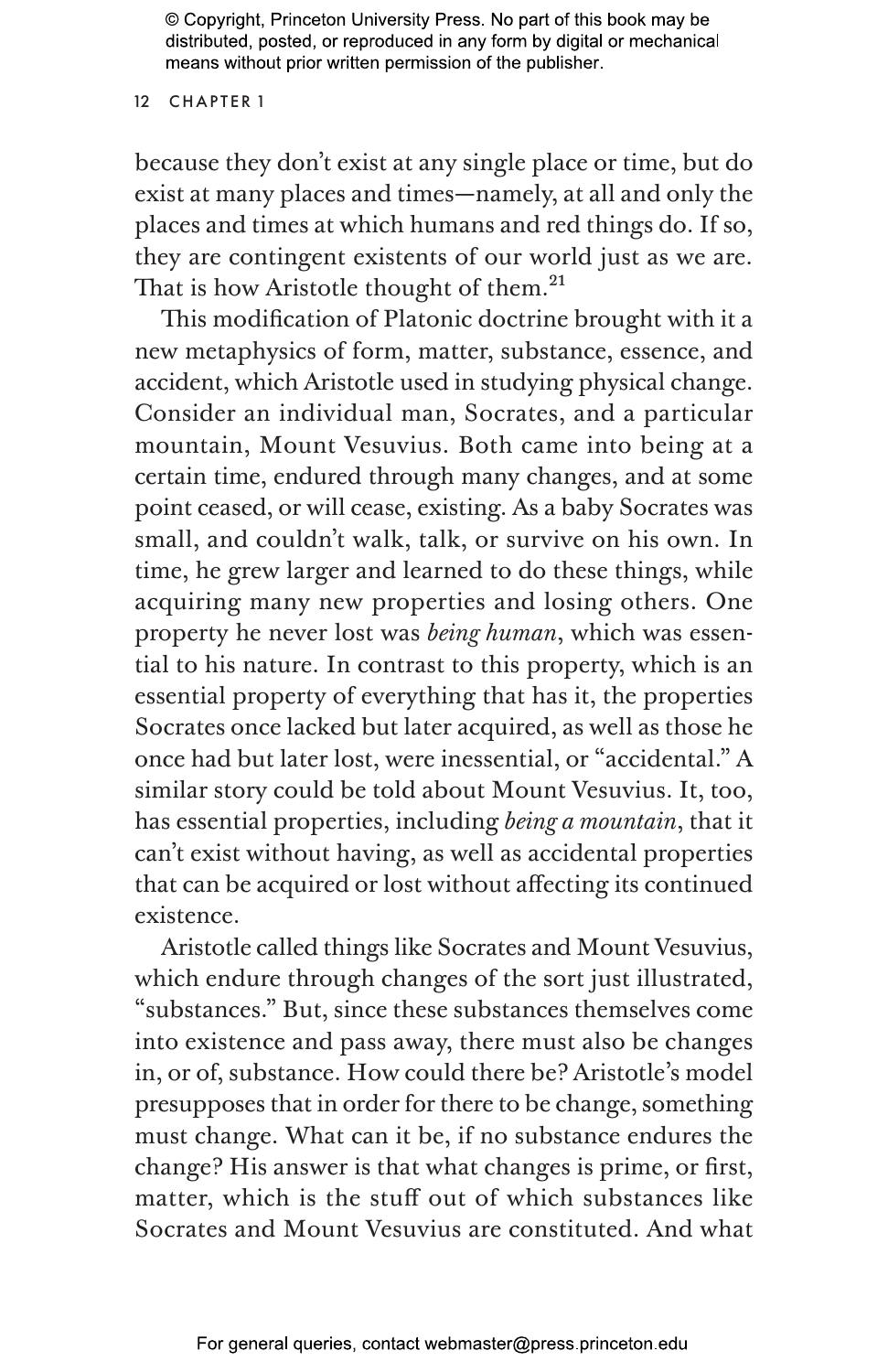#### Dawn of Western Philosophy 13

is that? The answer, unfortunately, is that prime matter is undifferentiated stuff—an all-purpose *we-know-not-what* in which properties, like *humanity* or *mountainhood*, somehow inhere. It is no good to ask what the essential properties of prime matter are. To think of a bit of prime matter as having such properties—in addition to accidental properties like *making up Socrates*, which it had for a time and then lost—would be to take it to be a substance, which it can't be, if, as Aristotle demands, prime matter is to be part of the analysis of *substance.* For him, every natural substance—i.e., every physically enduring entity E—is some bit of prime matter M shaped by a substantial form F into the kind of thing that E essentially is by F's inhering in M.

So the man Socrates was a bit of prime matter shaped by the form *humanity.* Since that is true of every human being, there must have been something else essential to Socrates that differentiated him from everyone else.<sup>22</sup> It is not entirely clear, from Aristotelian texts, what this was. But there is reason to take it to be his individual essence, a *form unique to him* that Aristotle calls the immaterial *soul* inhering in and giving life to his body. Something similar is said about every living thing. Naturally, human souls are different from those of other living things. For Aristotle the souls of plants are responsible for their nutritive functions; those of animals and humans have a nutritive component plus a sensitive component responsible for sensation, movement, and memory, while human souls also have a purely rational component called "the active intellect."

To appreciate this one must remember that for Aristotle, (i) contingently existing substances are combinations of form and matter, (ii) their forms don't exist independently of the substances they inform, and thus, (iii) when Socrates ceased to exist any form unique to him, i.e., his soul, also ceased to exist. It follows that the soul of Socrates, which was really the form, or principle of organization, of his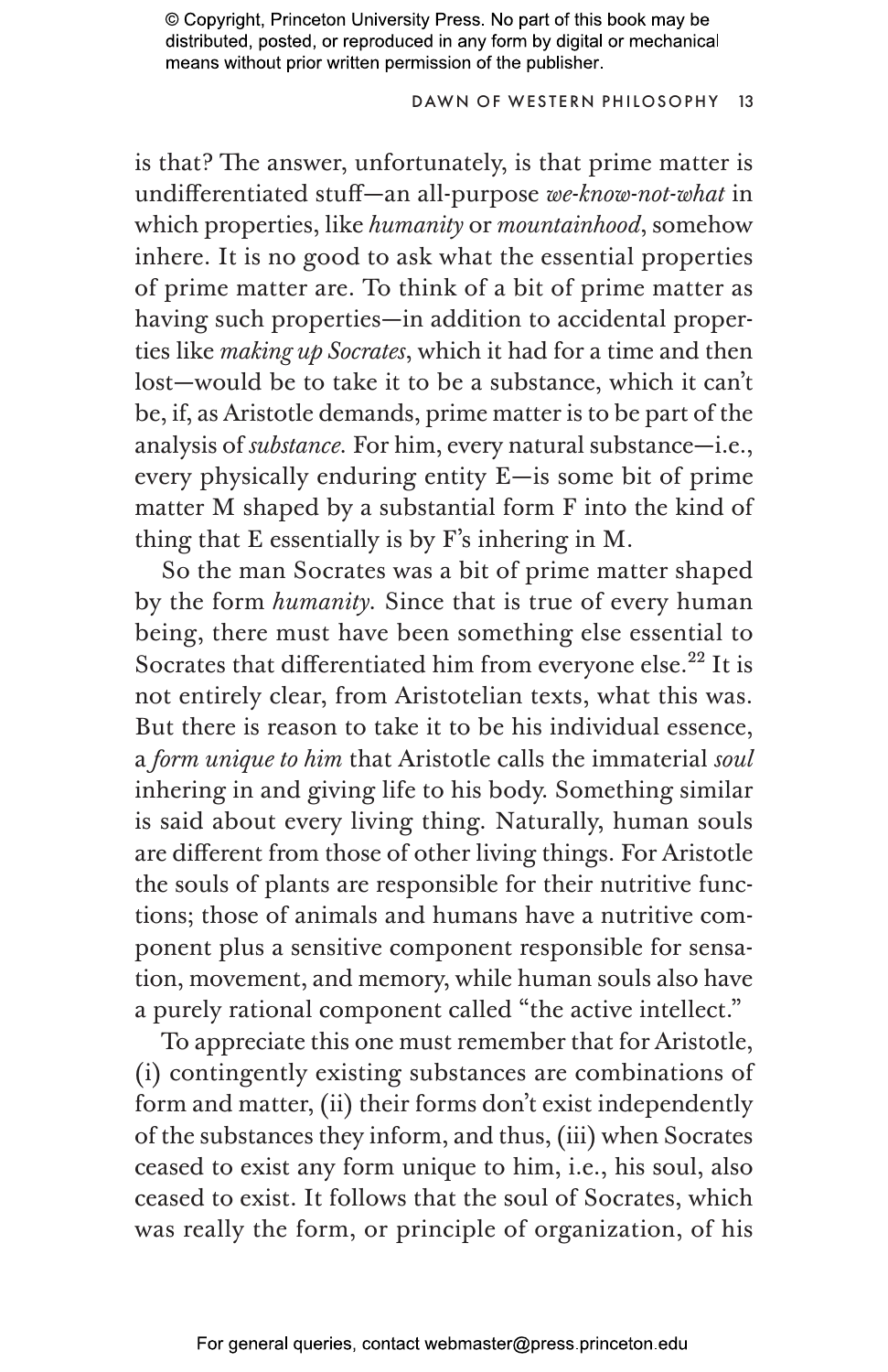14 Chapter 1

particular body neither pre- nor post-existed him. There was simply no room for human immortality in Aristotle's world.<sup>23</sup> He did believe in an eternal God of pure thought which was the uncaused teleological cause, or reason, for the existence, of everything else. But his God didn't intervene in the world, wasn't the object of prayer or worship, and wasn't a being that could either love or be loved.<sup>24</sup> This contributed to the impression that Aristotle the philosopher and Aristotle the budding scientist were more or less one and the same. For him, the greatest human goal was not to conquer the fear of death, to find consolation in the face of life's tragedies and disappointments, or to discover ultimate purpose in a universe impervious to our concerns; it was to understand the universe and everything in it. Although he believed this was the highest human good, he didn't take it to be the only human good. He was well aware that other, less contemplative but more practical, forms of the good life were possible for a wider range of people.25

If, in looking at all this, we ask *What, in sum, did ancient Greek philosophy contribute to the world?,* we must include the following.

- (i) It played a vital role in transforming an oral narrative tradition based on myth and poetry into a more critically reflective culture in which the chief means of expression was the written word.
- (ii) In so doing, it demonstrated the superiority of basing beliefs on evidence, argument, and rational examination, rather than on authority.
- (iii) It offered a naturalistic worldview in which observed facts are to be explained not by interventions of deities, but by interactions of fundamental elements according to universal laws.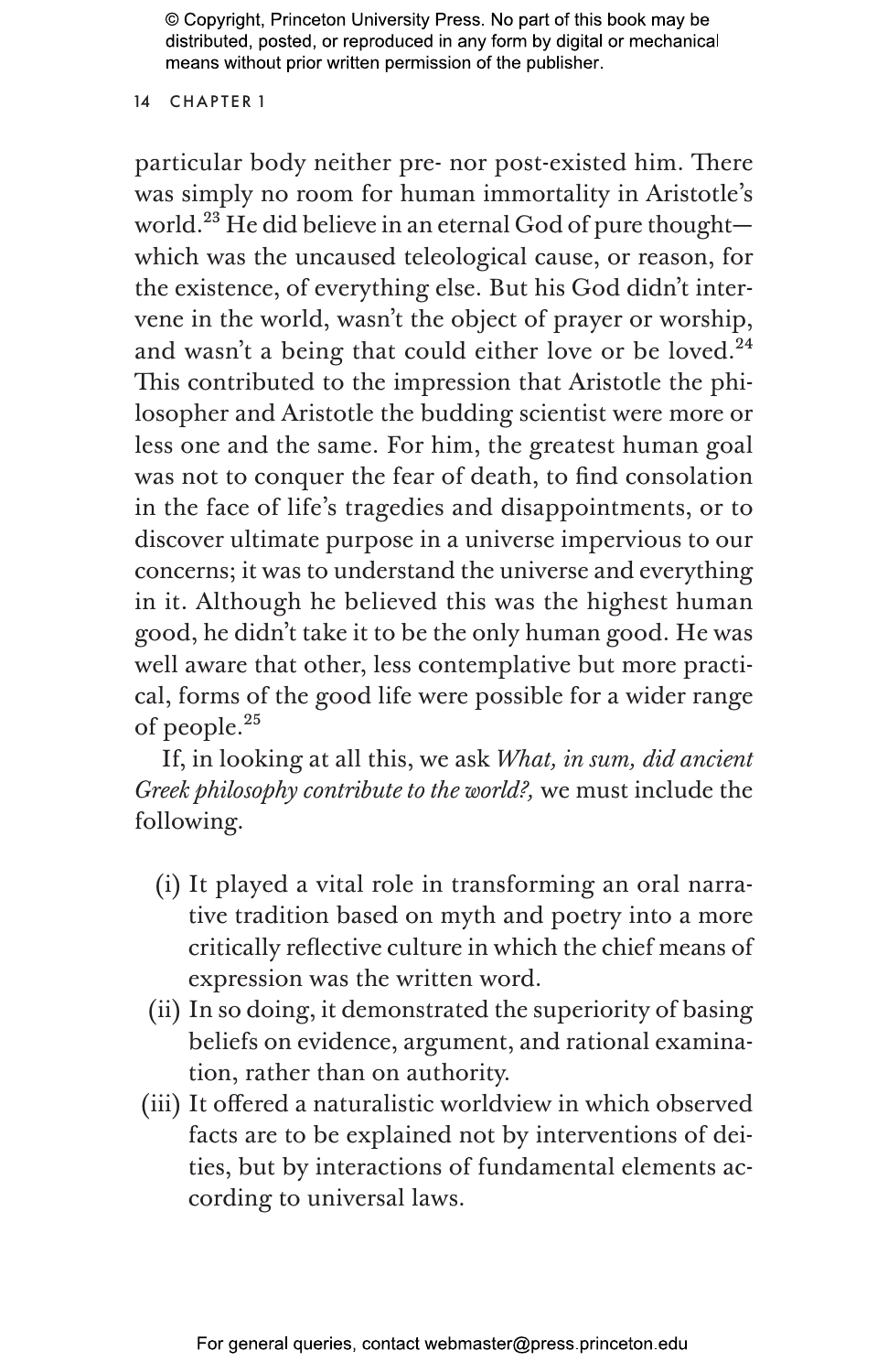## Dawn of Western Philosophy 15

- (iv) It asked the questions and provided the concepts *truth, proof, definition, matter, mind, motion, causation, generation,* etc*.*—that made it possible to think scientifically about the world and ourselves, and, in so doing, laid the basis of what we now know as logic, physics, biology, psychology, and political science.
- (v) It founded the first university in the western world, giving birth to the idea of a liberal education, blending mathematical, scientific, and humanistic investigations in a curriculum designed to produce not only technical proficiency, but wisdom.
- (vi) It transformed our idea of god from an anthropomorphic one in Homer's time to Aristotle's perfectly good, perfectly rational cause of the universe, uniting Plato's form of the Good with Aristotle's Active Intellect.
- (vii) It elevated our idea of the soul from a ghostly breath of life to the subject of conscious experience, the source of decision and action, and the seat of moral responsibility.

Though long and impressive, the list is still incomplete. In addition to providing the foundations for rational thought and the pursuit of theoretical knowledge in virtually every domain, the Greek philosophers, especially Socrates and Plato, imbued the search for theoretical truth with the urgency of a personal quest for meaning. The special genius that made them so compelling was in placing the idea that objective knowledge in any domain requires precisely defined concepts at the center of their vision of the good life. In order to live such a life, they thought, one should strive to know the essential nature of human goodness and happiness. Although Socrates didn't claim to have such knowledge, he did claim to know that it could be acquired only by rigorous reasoning. He also thought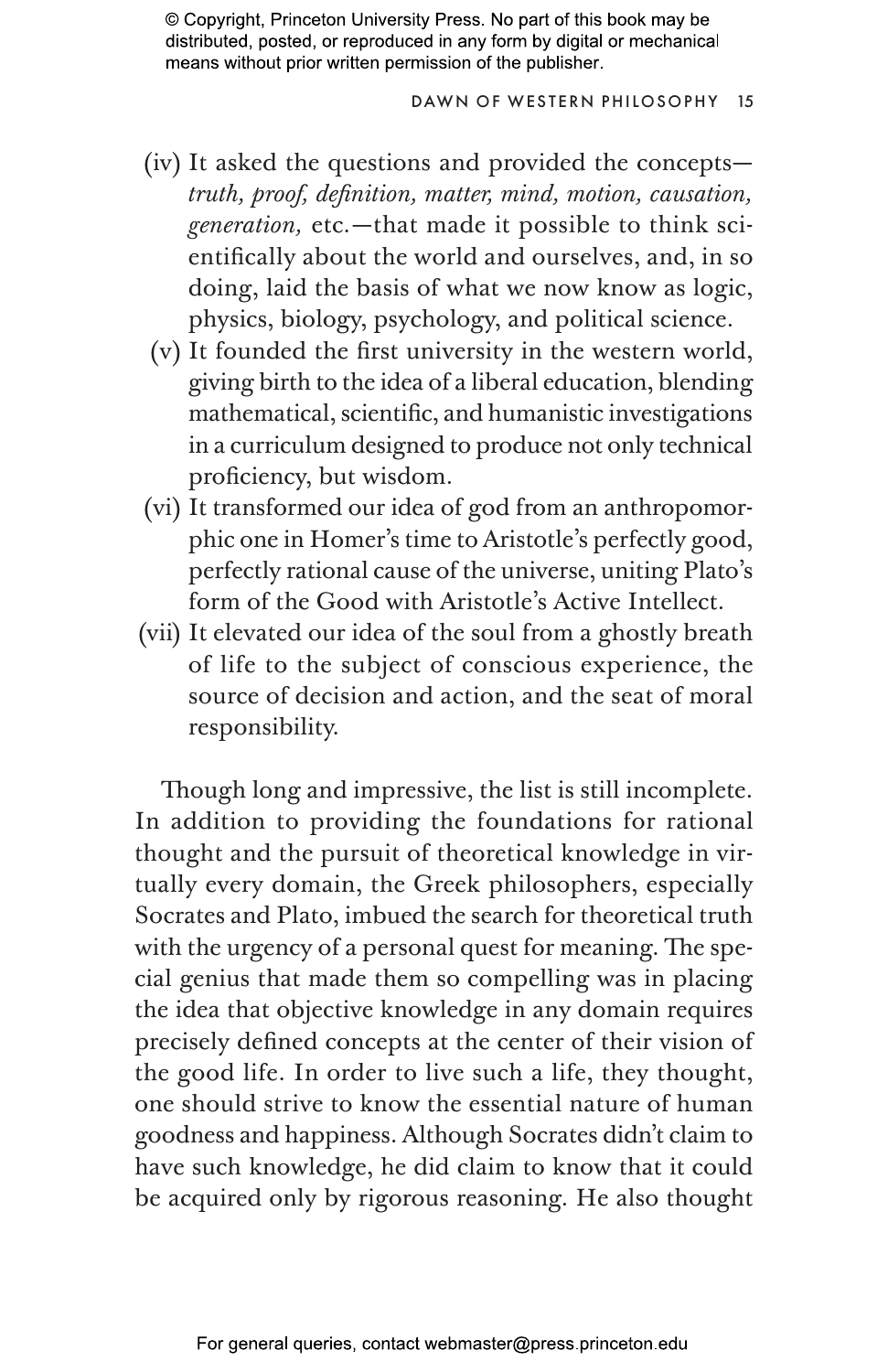#### 16 Chapter 1

that to know the good is to be sufficiently motivated to do it. Thus, he reasoned, one's best hope of living a good life was in acquiring as much knowledge of oneself, of one's nature, and of goodness as one could.

This idea, endorsed by Plato, can be elaborated as follows: To believe that a goal is good is to value it, and to believe that a course of action is good is to place some value on performing it. When one acts rationally, one always performs the action one believes to be best at the time. A reason for action typically includes *the end one seeks* and *the means to secure it*. Faced with a range of possible actions aimed at bringing about various outcomes, one assesses the values of the outcomes and judges how likely the actions are to achieve them. If one is rational, one selects the action with the greatest expected return—i.e., the greatest value discounted by the probability of achieving it.

On this picture, there are two ways you can go wrong by choosing an end that is inferior to another end you could have pursued, or by assigning an unrealistic probability to an action's achieving your end. These are failures that, Plato would say, can be minimized by extending your knowledge. The more you know about the good, the less likely you are to pursue a lesser end over a more valuable end. Similarly, the more you know about yourself, others, and the world, the less likely you are to misjudge the probability that an action will, if you perform it, produce a certain result. In short, increasing your knowledge of the relevant evaluative and nonevaluative facts should increase your chance of achieving the best result (even though it may not guarantee that result, because your knowledge may remain incomplete). Since one who habitually performs the best actions has the greatest chance of getting the best results, one who is wise should have the best chance of obtaining what is genuinely valuable. So, it would seem, if you always aim at what is good for you (or at what is morally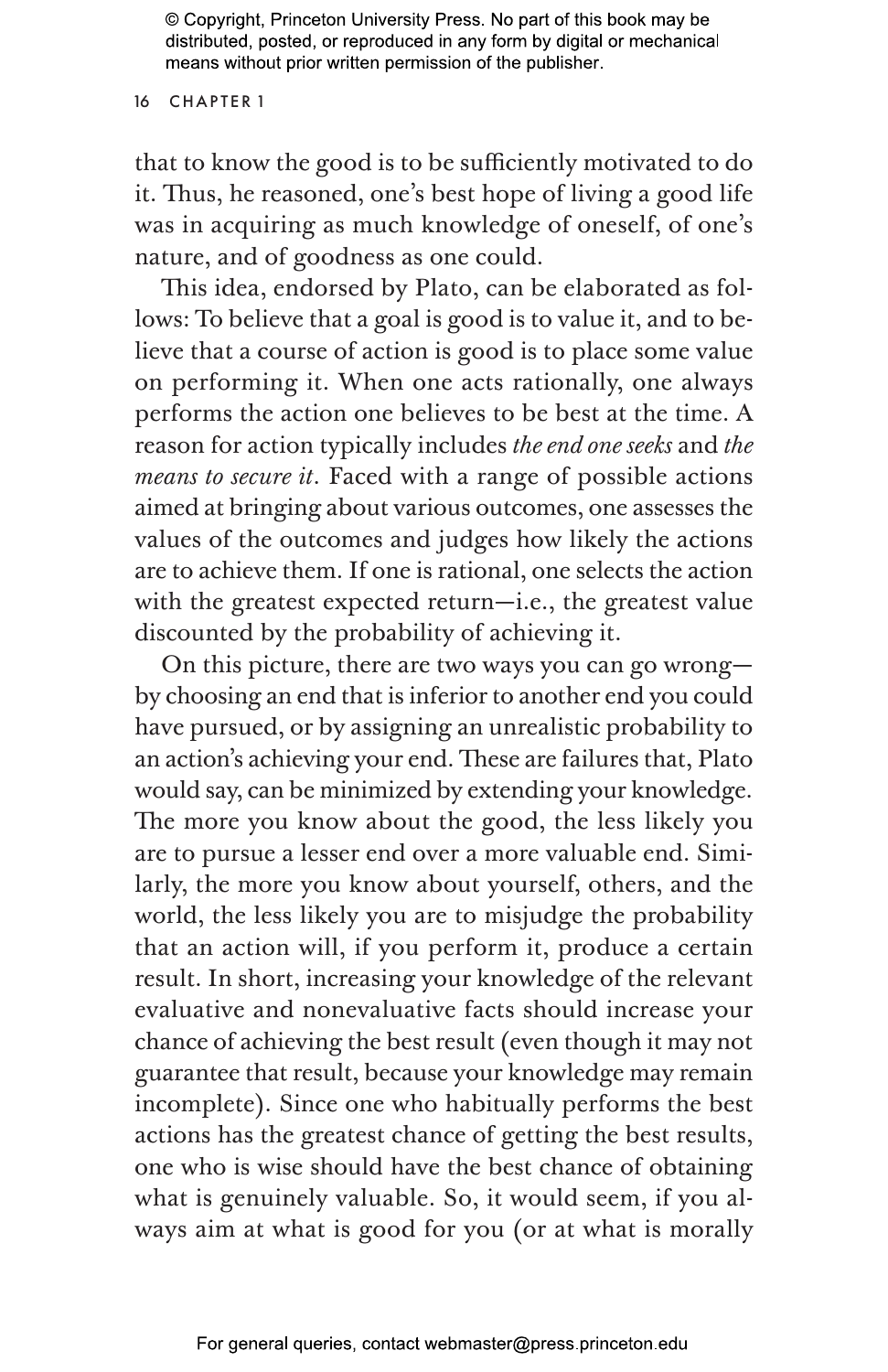## Dawn of Western Philosophy 17

good), acquiring wisdom should maximize your chances of being happy (or being virtuous). If, as Socrates and Plato thought, there is no fundamental conflict between what is good for you, and what is good full stop, then the pursuit of wisdom may turn out to be the pursuit of both virtue and happiness.

Although there is much to be said for this view, it leaves the relationship between virtue and happiness unresolved. One worry concerns the premise that we always do what we judge to be best (e.g., for us) at the time. That's not obvious. Sometimes, one is inclined to think, we may believe, or even know, that a certain action is best, but not perform it because we are tempted by something else. Although Plato and Aristotle had much to say about this, they didn't settle the issue, which is still debated today.

Another worry concerns the extent to which doing what one takes to be good for oneself coincides with, or differs from, doing what one takes to be good for others. To get to the bottom of this, one would have to explore what we human beings naturally value most. This is the last item on my list of what ancient Greek philosophy contributed to all who followed.

(viii) It conceptualized the problem of achieving virtue and happiness as that of discovering, and coming to understand, the essential elements of human nature, the nature of our relationships with others, and the requirements of our common life with them.

In addition to wishing to understand ourselves and the world, Socrates, Plato, and Aristotle recognized the high value we place on our relationships with selected others, their welfare and good opinion of us, the success of our communities, and the example we set for those who follow in our footsteps. Socrates displayed these self-transcendent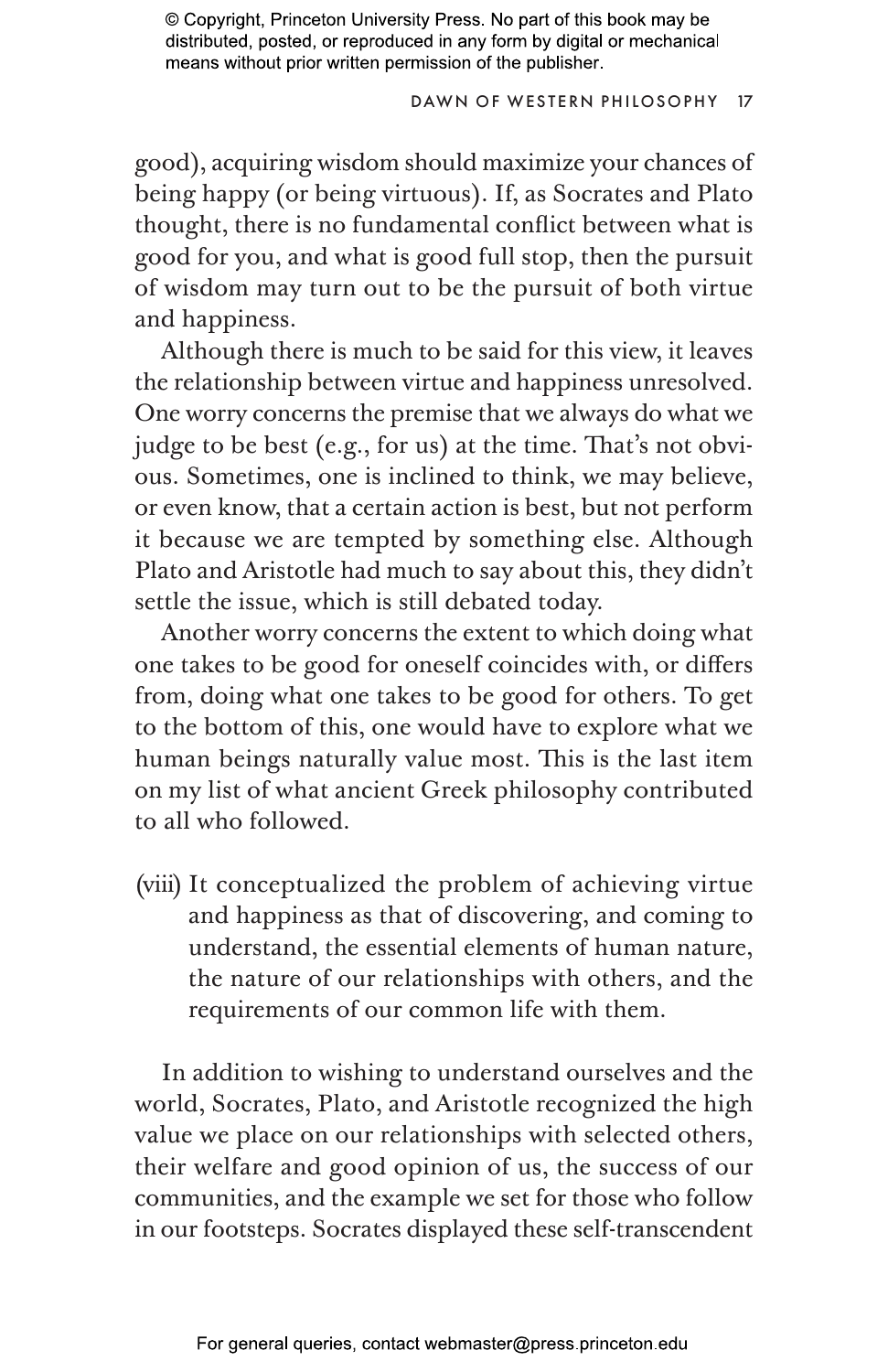#### 18 Chapter 1

goals during his trial, conviction, and confinement before being executed for impiety and corrupting the youth of Athens. Refusing to avoid his fate by quitting philosophy, by accepting exile, or by escaping from prison, he chose to honor his conception of the good life, to inspire others, to respect the laws of Athens, and to protect his friends from punishment.26 Because he valued these things more than he valued a few extra years of life, the virtue he achieved didn't conflict with his happiness. Not least of those who learned from his example was Plato, who provided the theoretical underpinning and institutional framework for continuing the Socratic search for wisdom. When his teacher gallantly succumbed, Plato had the inspiring exemplar he needed to invest the search for the highest theoretical knowledge with the urgency of a personal quest for meaning.

Unfortunately, the idea that the highest theoretical knowledge was closely tied to living a good life was not an easy one to keep going. After Aristotle's death, neither the Academy nor his Peripatetic School, both of which lasted for centuries, were focused on philosophy as a way of life (as opposed to abstract theoretical inquiry) in the way that Socrates was.27 But two other schools were—the school of Epicurus founded in Athens and two other cities around 306 BCE, and the Stoic school, founded in Athens by Zeno shortly thereafter. The latter taught acceptance of everything outside of one's control and cultivation of a peaceful state of mind. It was, for centuries, more popular than the former, which took the development of refined tastes and the satisfaction of desire to be most important. $^{28}$ 

The Stoics derived their conception of the good from a view of the universe as a vast material thing, a living animal with a mind directing worldly events. To be virtuous was, for them, to be guided by thoughts that agree with those of the World Mind. Since that mind determines every event, and everything it determines is good, whatever happens is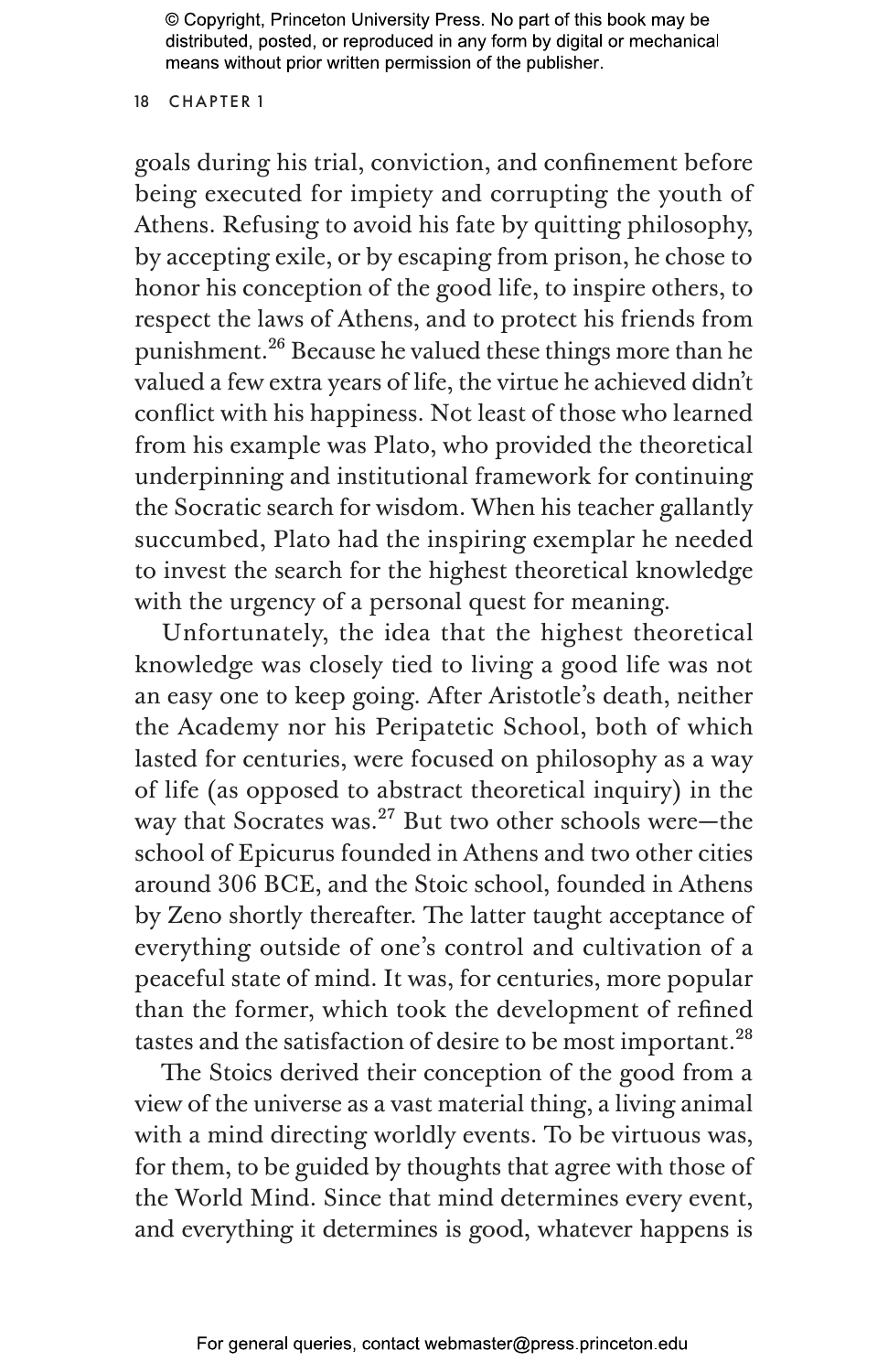### Dawn of Western Philosophy 19

for the best. A wise person will therefore accept things, even when they thwart his or her aims. However, this didn't require renouncing desire. Being parts of the World Mind, one's desires play a role in determining what happens. Still, since all is for the best, one shouldn't be too attached to one's desires, but rather should greet every result with equanimity.

This view lasted until late antiquity, when Christianity and Neo-Platonism reintroduced immortal human souls as spiritual centers of consciousness—a view against which it was hard to compete. That Stoicism lasted as long as it did is a testament not to its fantastic theory of the world, but to its ability to provide consolation to those in need. As such, it is hard to see it as a legitimate heir to the worldtransforming thoughts of Plato and Aristotle, the return of which in the twelfth and thirteenth centuries was, paradoxically, due to the intellectual needs of the religion that, with Augustine, had temporarily displaced them.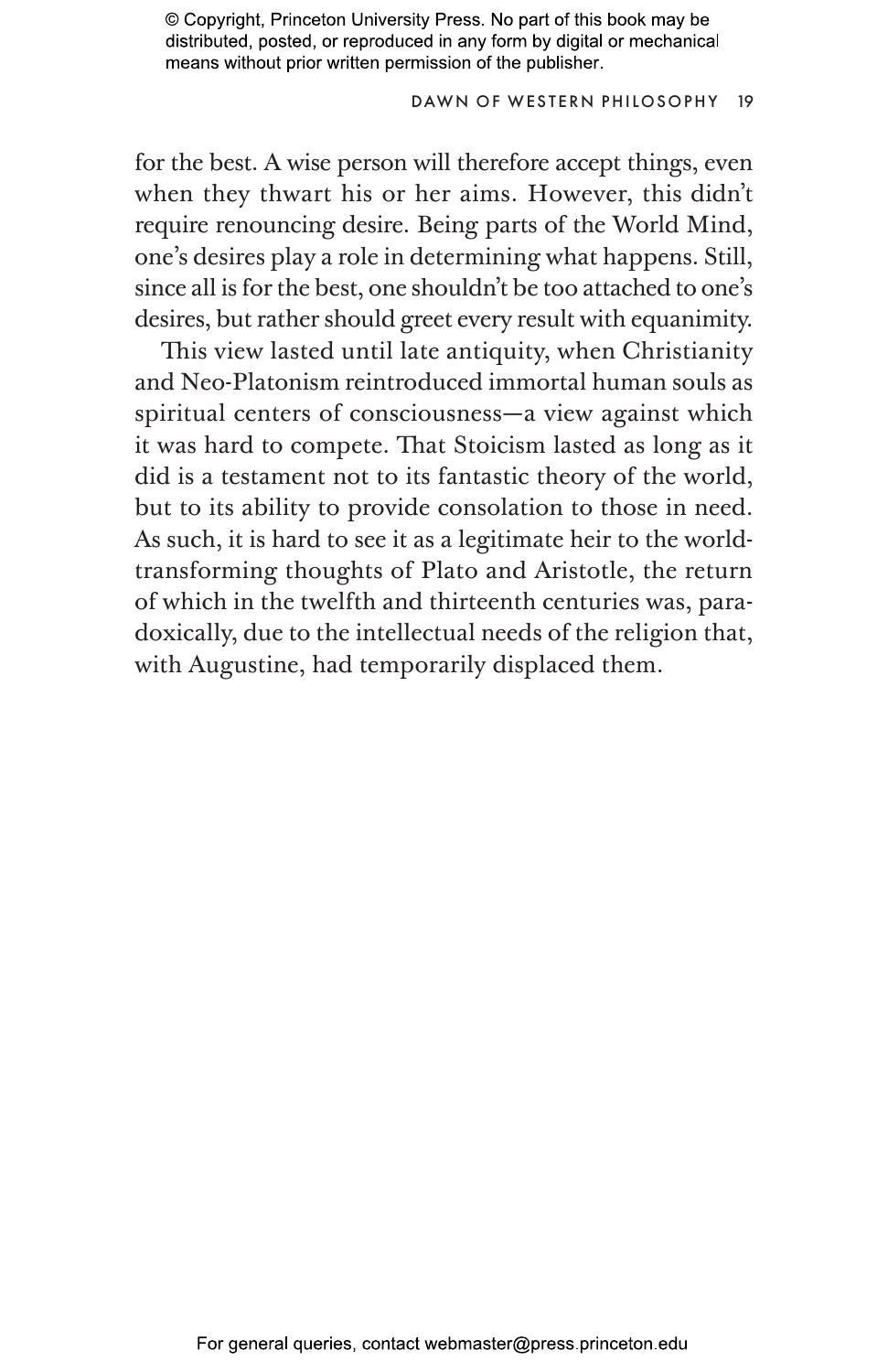# INDEX

a posteriori knowledge, 199 a priori knowledge, 63, 68–69, 80, 197–200, 229, 352; consequence, 343, 346, 352 Anaxagoras, 5 Anselm, 53 Aquinas, Thomas, 22–33, 397, 409–410 Aristotle (Aristotelian), 1–4, 10–19, 21–25, 28–29, 32, 38, 45–46, 49, 55, 93, 220–221, 249, 351, 372–373, 376–377, 379, 408nn20–23, 408n25, 409n7 Armstrong, David, 193 Arrow, Kenneth, 179, 184, 417n20 assertoric content, 136, 150–155, 312–327, 338 astronomy, 4–6, 31, 41, 45–46, 55, 398, 400–401 atomism (metaphysical), 4, 47–48, 54, 63 Augustine (Augustinian), 20–22, 32, 104, 397, 410n24 Averroes, 22 Avicenna, 22 Bacon, Francis, 49, 60, 397 Bacon, Matthew, 336 Bacon, Roger, 31–32, 40, 49, 221, 398 Becker, Gary, 179–180, 398 Beeckman, Isaac, 50 Benacerraf, Paul, 414n13 Bentham, Jeremy, 413n17 Berkeley, George, 61, 65–66, 69, 70, 398 Bever, T. G., 213 Black, Duncan, 179 Boethius, 374 Bohm, David, 247

Bohr, Niels, 242 Bonaventure, 32, 410n24 Boolos, George, 414n14 Born, Max, 242 Boyle, Robert, 60, 69, 89, 398 *Brown v. Board of Education*, 327 Buchanan, James, 179, 185–187, 398 Buridan, John, 40, 221 Burkert, Walter, 2 Burr, Aaron, 86 Butler, Eamonn, 181 cardinality properties, 104–111 Carnap, Rudolf, 92, 195 Carroll, Sean, 249 categorical imperative, 89–91 causation, 37, 61, 65, 67–69 Chomsky, Noam, 134–136 Christianity, 19, 20–24, 28, 30–34, 38–39, 374 Church, Alonzo, 113, 115, 125, 129–132 Clarke, Samuel, 225–226 cognitive acts, 107, 144–150, 191, 214 completeness, 120–130 computability, 113–114, 129–132 consent (of the governed), 76–79 consequence (logical), 95–96, 100, 114, 116–120, 127–128, 130–131, 342–343, 404, 413n3, 414n3 Cooper, John, 409nn25–28 Copernicus, Nicolaus, 41–43, 46, 69, 221 Copleston, Frederick, 23, 30, 409n7, 409n11 Darwin, Charles, 70–72, 354, 361–362

decidability, 114–124, 127, 129–131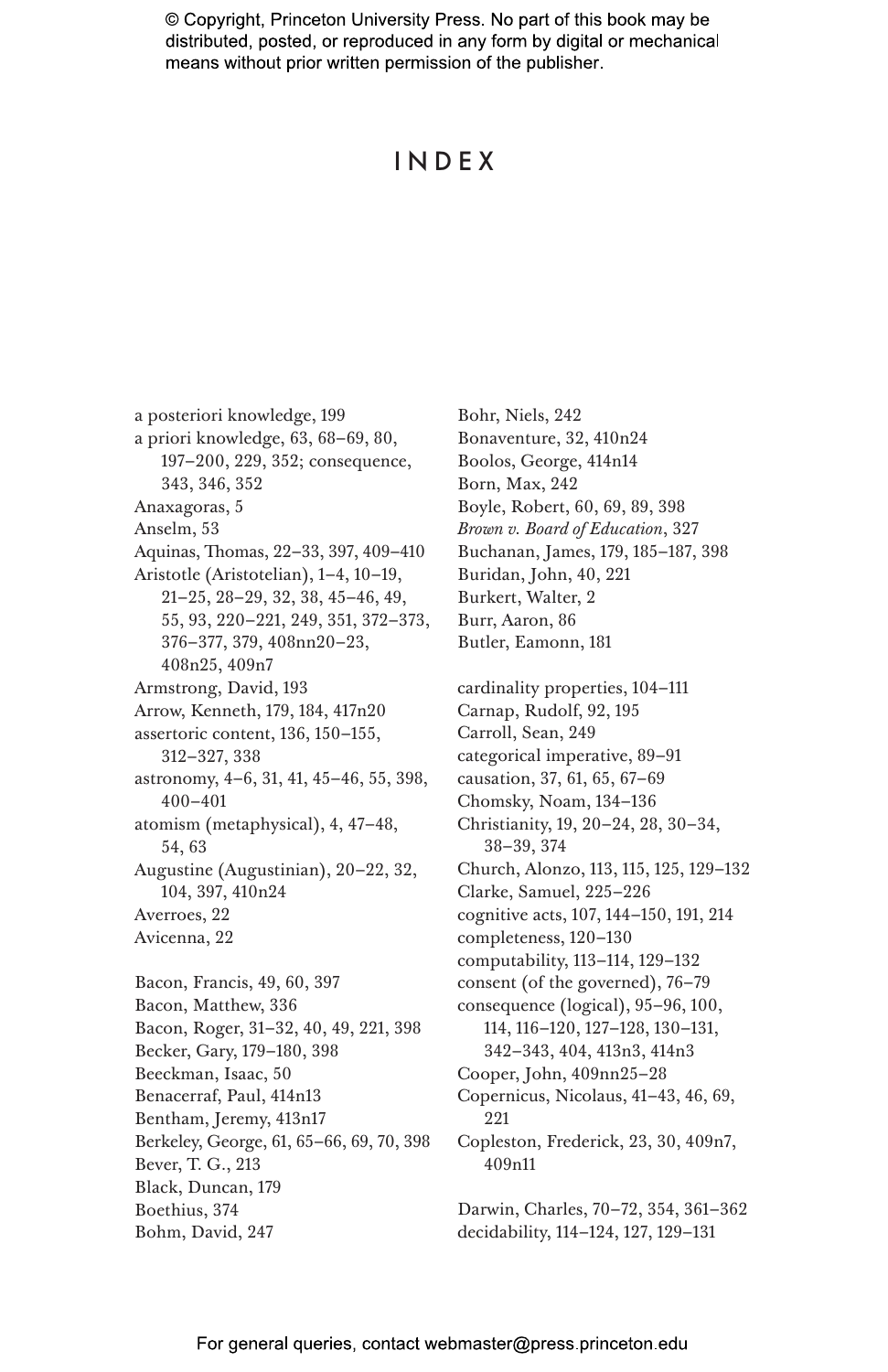#### 436 Index

decision theory, 157–187 deferentialism, 311–321, 324–330 definition, 6–7, 10, 68, 95–101, 110, 175, 177, 197, 229, 295 degrees of belief (credences), 158–160, 165–169, 174–178 democracy, 79–80, 184–187, 291, 301–303, 311–312, 321–340 Descartes, René, 44, 49–55, 60, 62, 66, 69, 73, 89, 188–191, 221 Deutsch, David, 249 Dirac, Paul, 242 Downs, Anthony, 179, 184–185 dualism (mind-body), 49, 52–53, 188–191 Dutch Book, 167–168 economics, 73, 87–89, 178–187, 250–302, 329–330 Eddington, Arthur, 239–240 Einstein, Albert, 221–224, 227–242, 418n17 Elbourne, Paul, 143 empiricism, 61, 65–68, 85; logical, 121 Epicurus (Epicureanism), 1, 18 Euclid (Euclidian), 5, 57, 68–69, 225–226 Eudoxus, 5 Everett, Hugh, III, 247–249 Everitt, Francis, 240 fairness, 83, 263–274, 288, 354, 356–357, 362–364, 368–369, 419n17 Feynman, Richard, 240–241 Fichte, Johann Gottlieb, 289–290 Freud, Sigmund, 354 Friedland, Claire, 183 Fodor, Jerry, 213–218 forms, 7–15, 21, 23–29, 33–35, 38, 408n20, 408n21 Frank, Robert, 356 Frege, Gottlob, 92–104, 110–112, 113–120, 139–141, 144, 413n3, 413n6, 415n6 functionalism (mental), 201–203, 207–211 Galilei, Galileo, 44–49, 55, 62, 69, 73,

221, 240–241, 411n5, 411n6, 411n7

Garrett, M. F., 213 Gaus, Gerald, 250–251, 277–288 geometry, 5–8, 42–43, 50, 57–60, 72, 100, 229–235, 239 God, 10, 14–15, 21, 24, 29–38, 43, 50–51, 53–54, 62–65, 374, 408n23, 409n7, 409n10 Gödel, Kurt, 113–115, 119–130, 414n3, 415n7 Gomez-Torrente, Mario, 107, 414n14 government failure, 181–187 gravity, 43–44, 54–56, 65, 72, 239–241 Grice, Paul, 155 guises (ways of cognizing), 146–150, 214–215 Hamburger, Philip, 332–337, 339 happiness, 15–18, 20, 373–385, 387–388 Hart, H.L.A., 303–310, 322, 326, 330 Havelock, Eric, 2, 8, 407n7, 408n17 Hayek, Friedrich, 250–262, 273–276, 288, 419n14 Heath, Thomas, 5–6 Hegel, Georg Wilhelm Friedrich, x, 289–293, 298–299 Heim, Irene, 143 Heisenberg, Werner, 242 Heraclitus, 3, 408n17 Hippocrates, 5 Hobbes, Thomas (Hobbesian), 73–75, 262, 310 Homer, 2–3, 15, 73 Hume, David, 61, 66–72, 80–91, 103, 222–223, 321, 340, 341, 351, 362, 368, 390–395 Husserl, Edmund, 92 Hutcheson, Francis, 86–89, 351 identities, theoretical, 193–201, 202–208 incompleteness (linguistic), 150–155, 313–317 Incompleteness Theorems (Gödel): First Theorem, 120–125; Second Theorem, 128–129 Inquisition, 411n7 Iredell, James, 336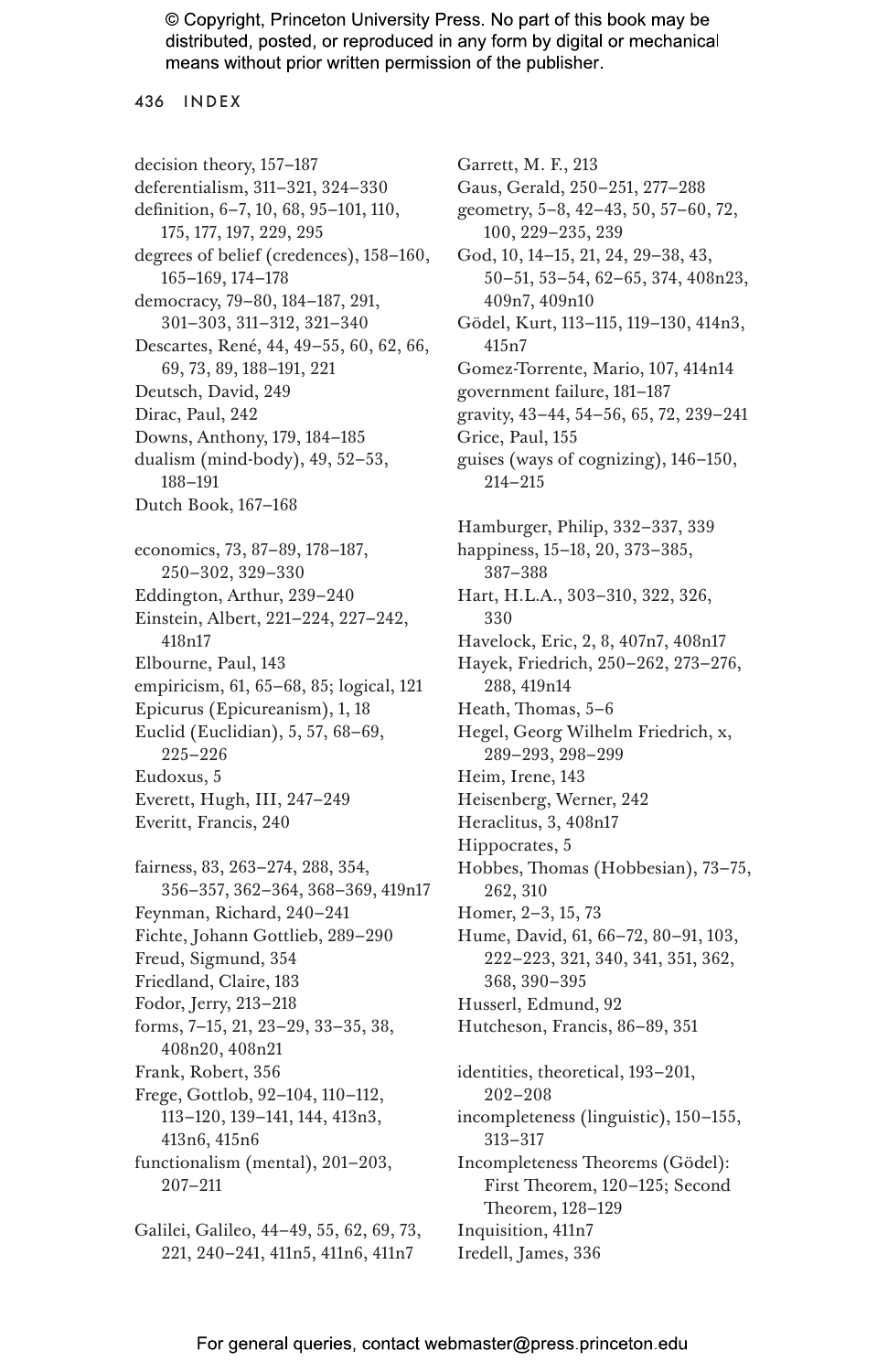#### Index 437

- Johnson-Laird, Philip, 213, 217 justice, 83–85, 250–302, 391, 420n34, 422n17
- Kagan, Elena, 421n17
- Kant, Immanuel, x, 40, 65, 68–70, 89–91, 222, 264, 289–290, 341–342, 350
- Kaplan, David, 150
- Kepler, Johannes, 42–46, 49, 55, 62, 69, 221
- Klement, Kevin, 414n11
- Kołakowski, Leszek, 299–302
- Kolmogorov, A. N., 161–162
- Kratzer, Angelika, 143
- Kretzmann, Norman, 26
- Kripke, Saul, 195–201, 203–208
- Landini, Gregory, 414n11
- Langford, C. H., 195
- law (positive): constitutional, 155, 305, 312, 321–340, 402, 421n25; interpretation of, 152–155, 311–340; nature of, 303–310; obedience to, 74–80, 303–310, 386–388
- laws of nature, 1, 56, 70, 75, 83
- Lawson, Gary, 331–332, 334–337
- legal positivism, 307–310
- Leibniz, G. W., 62–65, 69, 89, 198, 225, 412n24
- Leninism, 280, 299–302
- Lewis, C. I., 195
- Lewis, David, 193
- liberty, 75–80, 85–86, 88, 90, 251–252, 255–256, 260–263, 269–270, 273, 275, 278, 288, 329–330, 367
- linguistics, 96, 112, 133–150
- Locke, John, 60–61, 65–66, 70, 75–80, 85, 88, 262, 321, 336, 340
- logic, 1, 10–11, 15, 21, 30, 40, 55, 62–63, 92–112, 113–132, 133, 136–137, 141–143, 161–162, 164–165, 212, 244, 343; higher-order, 120, 125–128
- logical positivism, 222–223, 351

Mach, Ernst, 222–223, 417n2 (chapter 10) Magna Carta, 332–334 Magnus, Albertus, 22–23, 32 Manichaeism, 21 Marcus, Ruth Barcan, 195 market failure, 181–182 Marx, Karl, 250–251, 280, 289–302 mathematics, 1, 3–8, 10, 15, 30–31, 40–41, 43, 45, 48–50, 54–55, 62, 69–72, 88–89, 92–112, 113–117, 126–127, 129–130, 132, 155–156, 161, 169, 231, 234, 242–243, 246, 249 matter, 1, 3, 12–13, 15, 23–29, 33, 46, 48, 54, 60, 63, 65, 70–71, 220, 225, 239–240, 409n11; prime matter, 12–13, 33, 408n22 Maudlin, Tim, 228, 234–237, 418n16, 418n19 Maxwell, James Clerk, 232–233 McGinnis, John, 329–330, 421n21 meaning (linguistic), 6, 34–37, 96, 100–101, 104–106, 134–156, 191–193, 313–317, 414n11; and understanding, 147–148 meaning of life, 15, 18, 22, 30, 39, 373–387, 423n4 (chapter 14) measured v. unmeasured particles, 243–248 Mill, John Stuart, 413n17 modal logic, 141–144 model, 95–96, 118–119, 126, 130, 141, 142–143, 158, 277–286, 415n3; truth in a, 118–119, 141, 413n3 Montesquieu, 85 morality, 75–76, 81–91, 250–302, 304–310, 341–372, 376–382, 388–391; "moral constitution," 287; moral knowledge, 288, 342, 349, 351, 353–354, 372; moral merit, 257–258, 264, 270–271; moral motivation, 345, 352, 353–354; moral objectivity, 349–371, 422n25; moral reasons, 307, 344–354, 376; moral responsibility, 9, 15, 257; moral sense, 81, 83–85, 86, 352–371; moral worth/dignity, 256, 258, 271, 369–370 Morrison, James, 407n6 motion, 1, 3, 8, 15, 40–42, 45–48, 54–65,

72, 220, 223–227, 231–233, 238, 241 Muggeridge, Malcolm, 374–375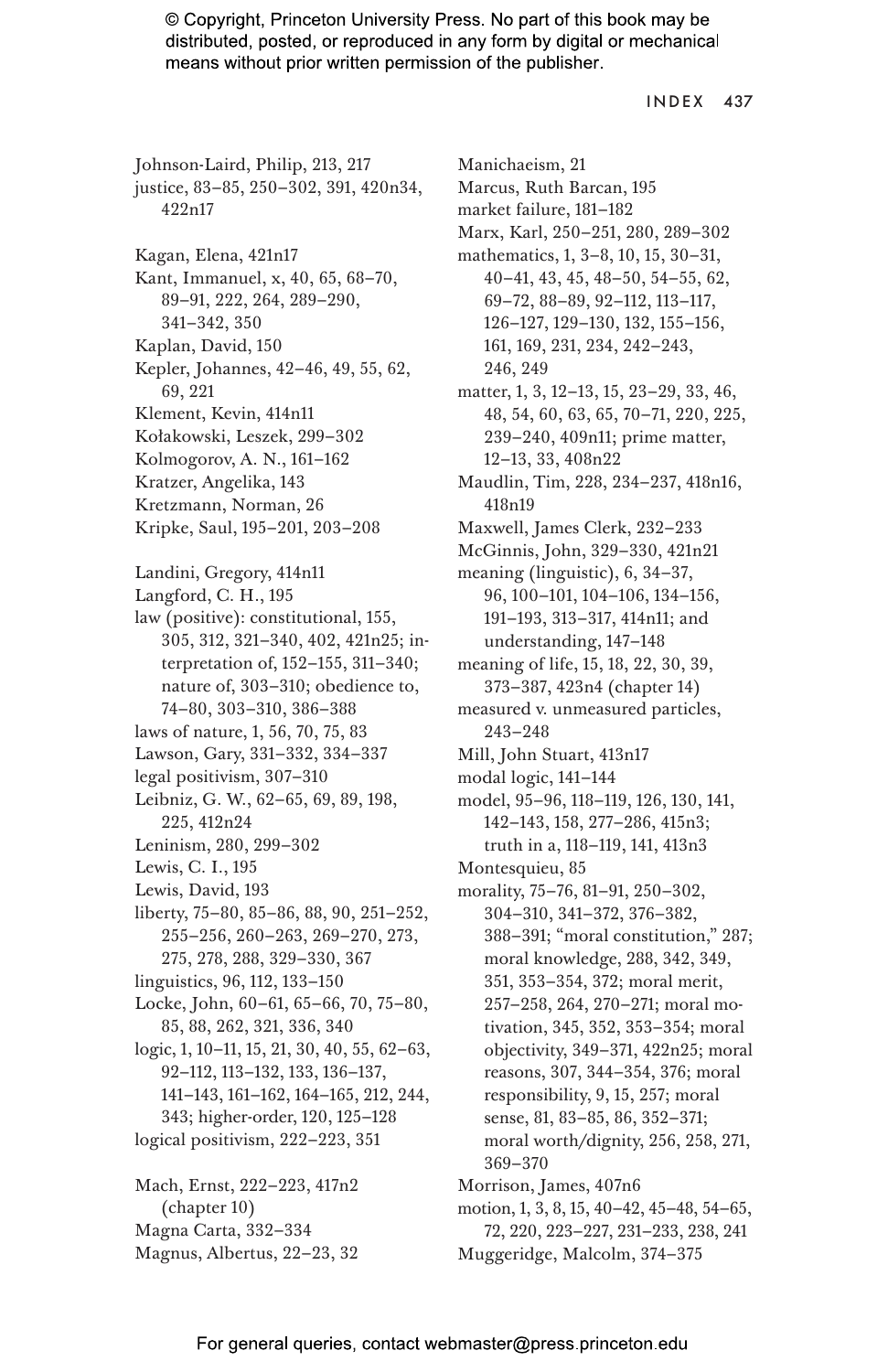#### 438 Index

Natelson, Robert, 336 necessity/possibility, 12, 23, 35–38, 53, 62–63, 67–68, 116, 141–144, 195–208, 343; conceptual, 90, 195–201, 342, 351, 354, 411n13 Newton, Isaac, 54–69, 83, 88–89, 220–221, 225–227, 232, 239–241, 411n21 Nietzsche, Friedrich, x Niskanen, William, 179 Nozick, Robert, 260–262, 276–277, 381–382 Ockham, William of, 34–38, 40, 221, 410n28 Olson, Mancur, 179 ontological argument, 53–54, 62 Oresme, Nicholas, 40, 221 original position, 264–273, 278 Otis, James, 333 *ought* from *is*, 342–355 Parmenides, 3–4 Partee, Barbara, 143 Peano arithmetic, 100, 110–111, 128–129, 413n7 physics, 11, 15, 40–41, 44–51, 54–55, 60, 62, 73, 88–89, 193, 200, 218, 220–249; micro, 242–249 Pierce, Charles Sanders, 413n1 Place, U. T., 193 Plato, 1–12, 15–19, 20–21, 33, 146, 372–374, 386–387, 407n5, 410n24 predicate calculus, 93, 113, 116–128 pre-Socratic, 3–4 probability: conditional/unconditional, 162–166; laws of (Kolmogorov's), 161–166; objective, 243–247; subjective, 16, 157–187 proof, 93–94, 114, 116–120, 123–125, 129–132, 211–212 properties, 62–63, 103–111, 138, 144–146, 148, 192–193, 198, 243–244; accidental, 12–13, 196–197; essential, 12–13, 23–24, 62, 196–198, 206, 408n22, 412n24; primary v. secondary, 48, 61, 65

propositional calculus, 116 propositions, 8, 62–63, 138–155, 189–193, 416; attitudes to, 139, 143, 213–218, 416n6; as cognitive act types, 144–155, 416n12; cognitively distinct, representationally identical, 146–149; Frege-Russellian, 139–140, 144; as meanings, 146–155, 191 public choice theory, 180–187 Pullum, Geoffrey, 143 Pythagoras, 4–5 quantification, 120, 142–143, 151–152, 414n11, 415n8 quantum mechanics, 242–249 Ramsey, F. P., 157, 166–181, 413n11, 417n17 Rappaport, Michael, 329–330, 421n21 Rawls, John, 250–251, 262–278, 286, 288, 403, 419n17 relativity: general, 239–241; special, 227–238, 418n16, 418n17 representation, mental, 61, 65–66, 139–149, 188–193, 209–218, 416n12 rights, 74–90, 307, 330–334, 336–337, 340 Roberts, Craige, 143 Robb, Kevin, 407n5 Ross, Jake, 419n11, 420n30, 420n42 Rousseau, Jean-Jacques, 85 Russell, Bertrand, 92, 100–104, 111–112, 139–141, 144, 403, 413n11, 416n6 Scalia, Antonin, 314–316 Scheiner, Christoph, 46 Schlick, Moritz, 222–223, 351–352, 417n2 Schrödinger, Erwin, 242 Scotus, John Duns, 33

self-interest, 83–85, 87, 180, 263–267, 272, 278, 348, 353–356, 367, 376, 378, 422n17 semantics, study of, 137–155